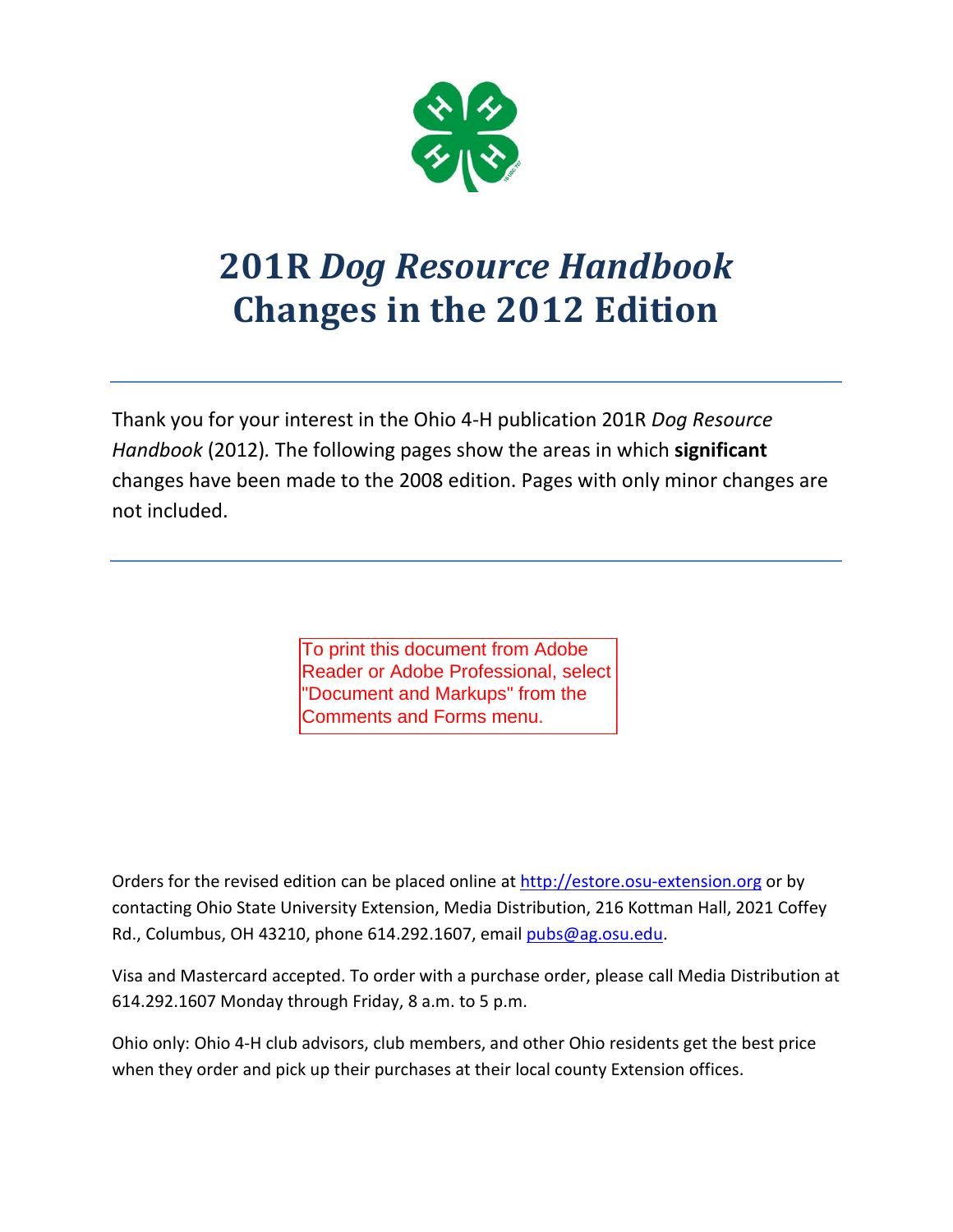# **Contents**

# Program name

updated.

### **The 4-H Dog Project**

| Overview $\ldots \ldots \ldots \ldots$ | 5 |
|----------------------------------------|---|
| Guidelines for Completing              |   |
| $a 4-H$ Dog Project                    | 6 |
| Benefits to a 4-H Member               | 6 |
| Teamwork for the Common Goal           | 7 |
| A Message to Parents or Guardians      | 7 |
| A Message to 4-H Advisors              | 8 |
| A Message to 4-H Members 10            |   |
| Results of 4-H Youth                   |   |
|                                        |   |
|                                        |   |

### **Chapter 1 Characteristics of Dogs**

| 13 |
|----|

### **Chapter 2 Breeds**

| Group 1: Sporting Dogs                                       | 17  |
|--------------------------------------------------------------|-----|
| Group 2: Hounds $\dots \dots$                                | 18  |
| Group 3: Working Dogs                                        | 18  |
| Group 4: Terriers.                                           | 19  |
| Group $5: \text{Toy} \dots \dots \dots \dots$                | 20  |
|                                                              | 20  |
|                                                              | 21  |
|                                                              |     |
| AKC's Purebred Alternative V                                 |     |
| Listing/Indefinite Listing Privilege                         |     |
| $(PAL/ILP) \ldots \ldots \ldots \ldots \ldots \ldots \ldots$ | 22. |
| AKC Canine Partners <sup>SM</sup> Program                    | 22  |

### **Chapter 3 Conformation**

| Hindquarters  28 |  |
|------------------|--|
|                  |  |

### **Chapter 4 Grooming**

|                      | 29 |
|----------------------|----|
| Brushing and Combing | 30 |
|                      | 31 |
|                      | 32 |
|                      | 32 |
|                      | 32 |
|                      | 33 |
| Tooth Care           | 34 |
| Feet and Nails       | 34 |
|                      | 34 |
|                      | 35 |
|                      | 35 |

# **Chapter 5**

### **Selection**

| Selection Considerations      | 37 |
|-------------------------------|----|
| Purebred or Mixed Breed       | 37 |
| Purebred Puppy                | 39 |
| Show Type, Field Type,        |    |
| or Just a Good Representation |    |
| of the Breed                  | 40 |
| Indoor or Outdoor             | 41 |
| Male or Female  41            |    |
| Responsible Dog Ownership  41 |    |

### **Chapter 6**

### **Communication and Behavior**

| The Language of Dogs $\dots \dots \dots \dots$ 43         |  |
|-----------------------------------------------------------|--|
| Communicating with Your Dog $48$                          |  |
| Discipline $\ldots \ldots \ldots \ldots \ldots \ldots$ 49 |  |
| Dog Bite Prevention  50                                   |  |
| The American Kennel Club Canine                           |  |
| Good Citizen® Program 51                                  |  |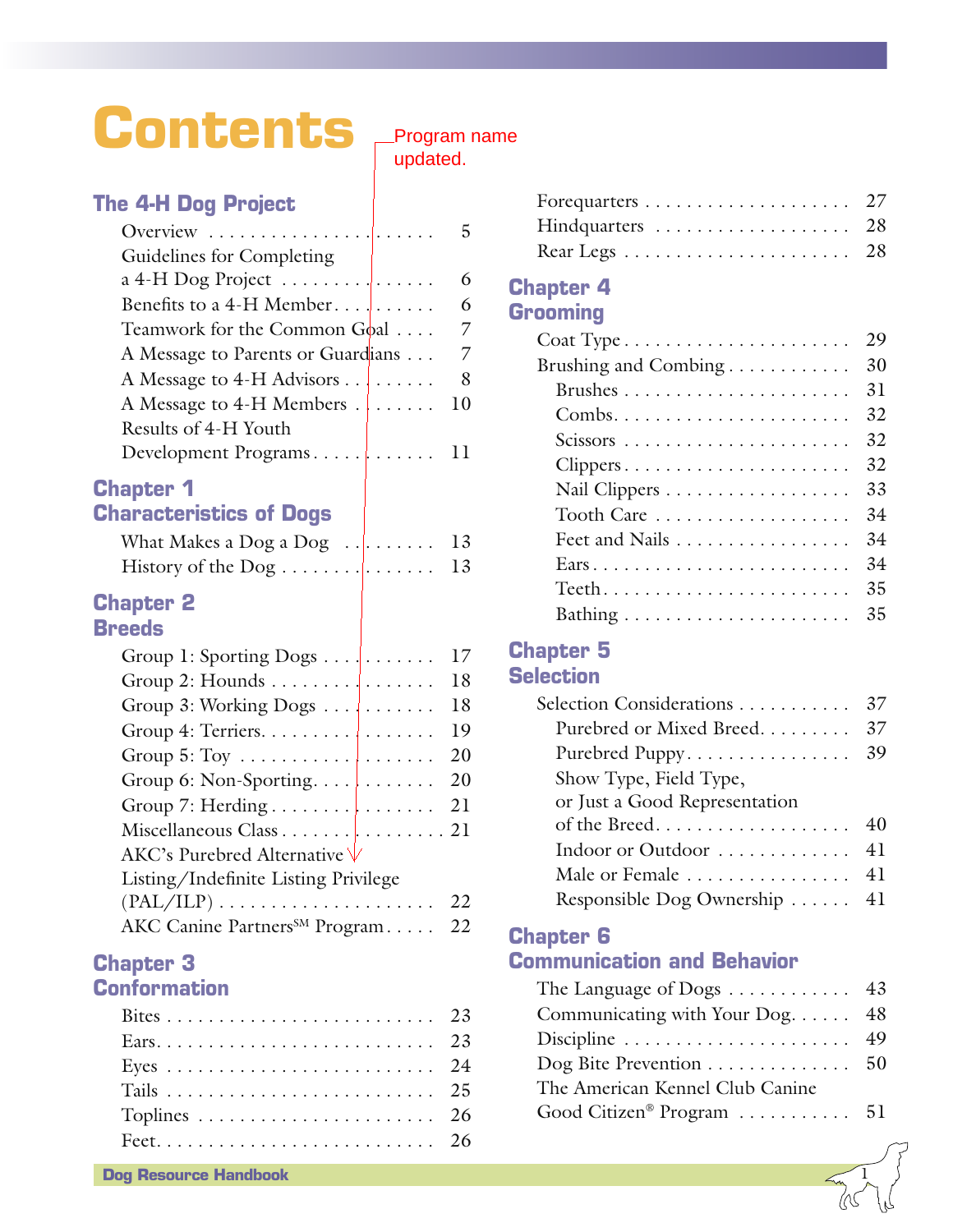# *Chapter 2* **Breeds**

Sporting Dogs list updated.

The **American Kennel Club,** also known as the AKC, is the largest of the dog recording organizations in the United States. Its mission, in part, is "to advocate for the purebred dog as a family companion, advance canine health and well-being, work to protect the rights of all dog owners, and promote responsible dog ownership." As of 2007, AKC recognizes more than 150 breeds. For an updated listing of breeds in each group, go to the AKC web site at www.akc.org. These breeds have been placed in seven groups according to their purpose. The groups are sporting, hound, working, terrier, toy, non-sporting, and herding. Knowing the purpose behind the development of a breed gives you an idea of the breed's characteristics and personality traits.

# **Group 1: Sporting Dogs**



Courtesy of Curriculum Materials Service, The Ohio State University. Labrador Retrievers were originally used to go over the side of fishing boats in their native Newfoundland, Canada, and drag the ends of the nets full of fish to shore.

The sporting breeds include pointers, setters, retrievers, and spaniels. The pointers and setters are hunters that cover the ground with

great speed, freezing like statues at the scent of game birds. The retrievers are expert swimmers and excel at retrieving game in the field or in water. Briars do not grow too thick to keep the hard-working spaniel from flushing its game.



Courtesy of Curriculum Materials Service, The Ohio State University. Golden Retrievers are popular as companions, family dogs, and working dogs because of their amiable temperament, willingness, trainability, useful size, and sturdy physique.

| <b>Sporting Dogs</b>             |                                   |
|----------------------------------|-----------------------------------|
| American Water Spaniel           | Golden Retriever                  |
| Boykin Spaniel                   | Gordon Setter                     |
| <b>Brittany</b>                  | <b>Irish Red and White Setter</b> |
| <b>Chesapeake Bay Retriever</b>  | Irish Setter                      |
| <b>Clumber Spaniel</b>           | <b>Irish Water Spaniel</b>        |
| <b>Cocker Spaniel</b>            | Labrador Retriever                |
| <b>Curly-Coated Retriever</b>    | Nova Scotia Duck Tolling          |
| <b>English Cocker Spaniel</b>    | Pointer                           |
| <b>English Setter</b>            | Spinone Italiano                  |
| <b>English Springer Spaniel</b>  | <b>Sussex Spaniel</b>             |
| <b>Field Spaniel</b>             | Vizsla                            |
| <b>Flat-Coated Retriever</b>     | Weimaraner                        |
| German Shorthaired<br>Pointer    | Welsh Springer<br>Spaniel         |
| <b>German Wirehaired Pointer</b> | Wirehaired Pointing<br>Griffon    |

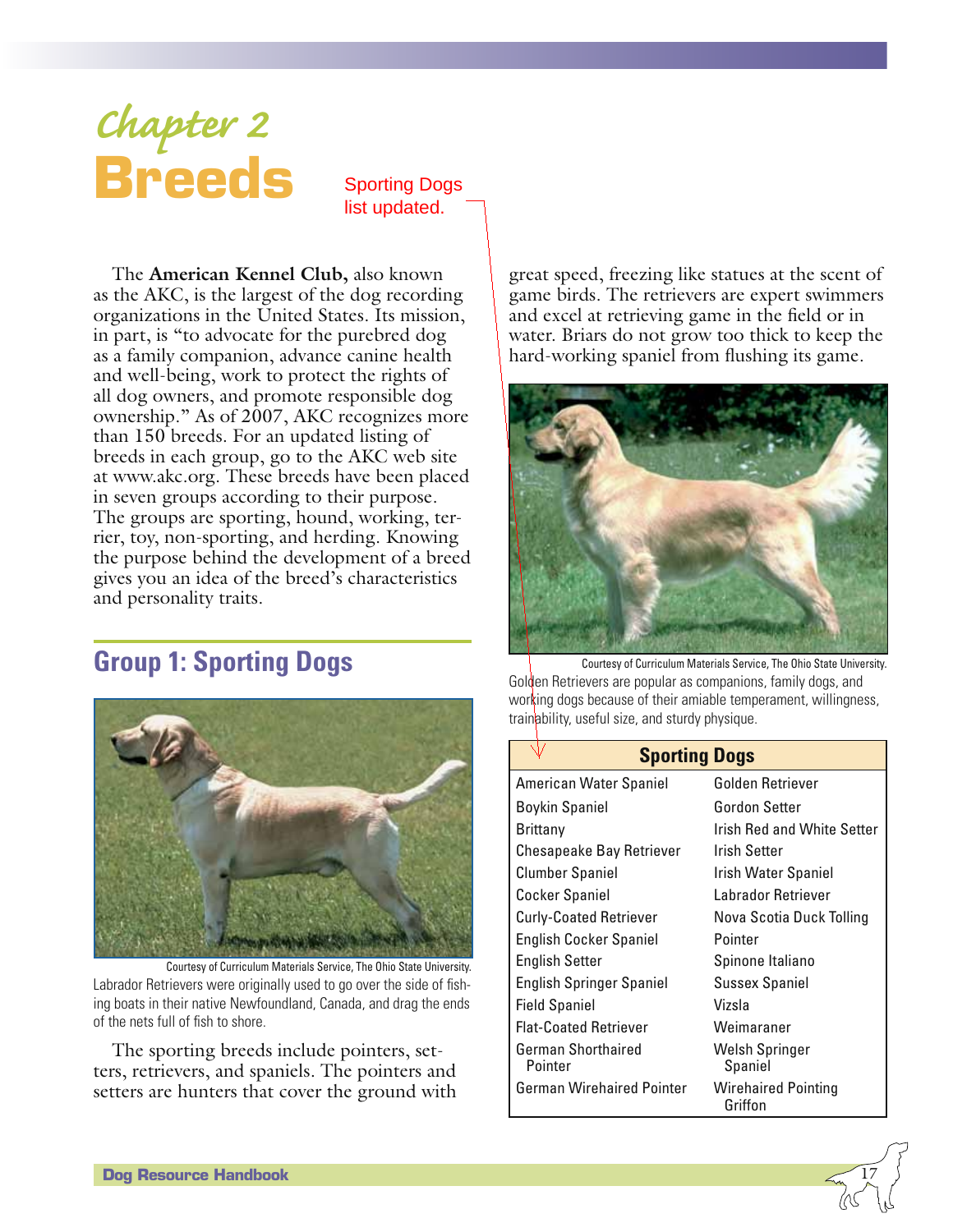#### Hounds list updated.

# **Group 2: Hounds**



Courtesy of Curriculum Materials Service, The Ohio State University. Beagles were bred to hunt rabbits. These gentle dogs with soft brown eyes are great companions, hunters, and detection dogs, such as the beagles of the Beagle Brigade.

The hound breeds are a diverse group with the common ancestral trait of being used for hunting. Endurance, keen vision, and speed describe members of this group. Coursing or sight hounds hunt using speed and sight. Tracking or scent hounds, including the rather small Beagle and the large Bloodhound, trail by scent with diligence and patience.



Courtesy of Curriculum Materials Service, The Ohio State University. Dachshunds were originally bred to scent and flush out badgers. The German name for Dachshund translates as "badger dog."

| <b>Hounds</b>                  |                              |
|--------------------------------|------------------------------|
| Afghan Hound                   | Ibizan Hound                 |
| American Foxhound              | Irish Wolfhound              |
| Basenji                        | Norwegian Elkhound           |
| <b>Basset Hound</b>            | Otterhound                   |
| Beagle                         | Petit Basset Griffon Vendeen |
| <b>Black and Tan Coonhound</b> | Pharaoh Hound                |
| Bloodhound                     | Plott                        |
| <b>Bluetick Coonhound</b>      | Redbone Coonhound            |
| Borzoi                         | Rhodesian Ridgeback          |
| Dachshund                      | Saluki                       |
| <b>English Foxhound</b>        | Scottish Deerhound           |
| Greyhound                      | Whippet                      |
| Harrier                        |                              |

# **Group 3: Working Dogs**



Courtesy of Curriculum Materials Service, The Ohio State University. The Boxer originated from Germany, developed from the Bullenbeisser (bull biters), which was an ancient mastiff breed once used to run down, catch, and hold wild boar, bear, and bison.

The working breeds were developed for serving humans by pulling sleds and carts, performing water rescues, and guarding property, including livestock. Members of this group are large and strong and make reliable companions.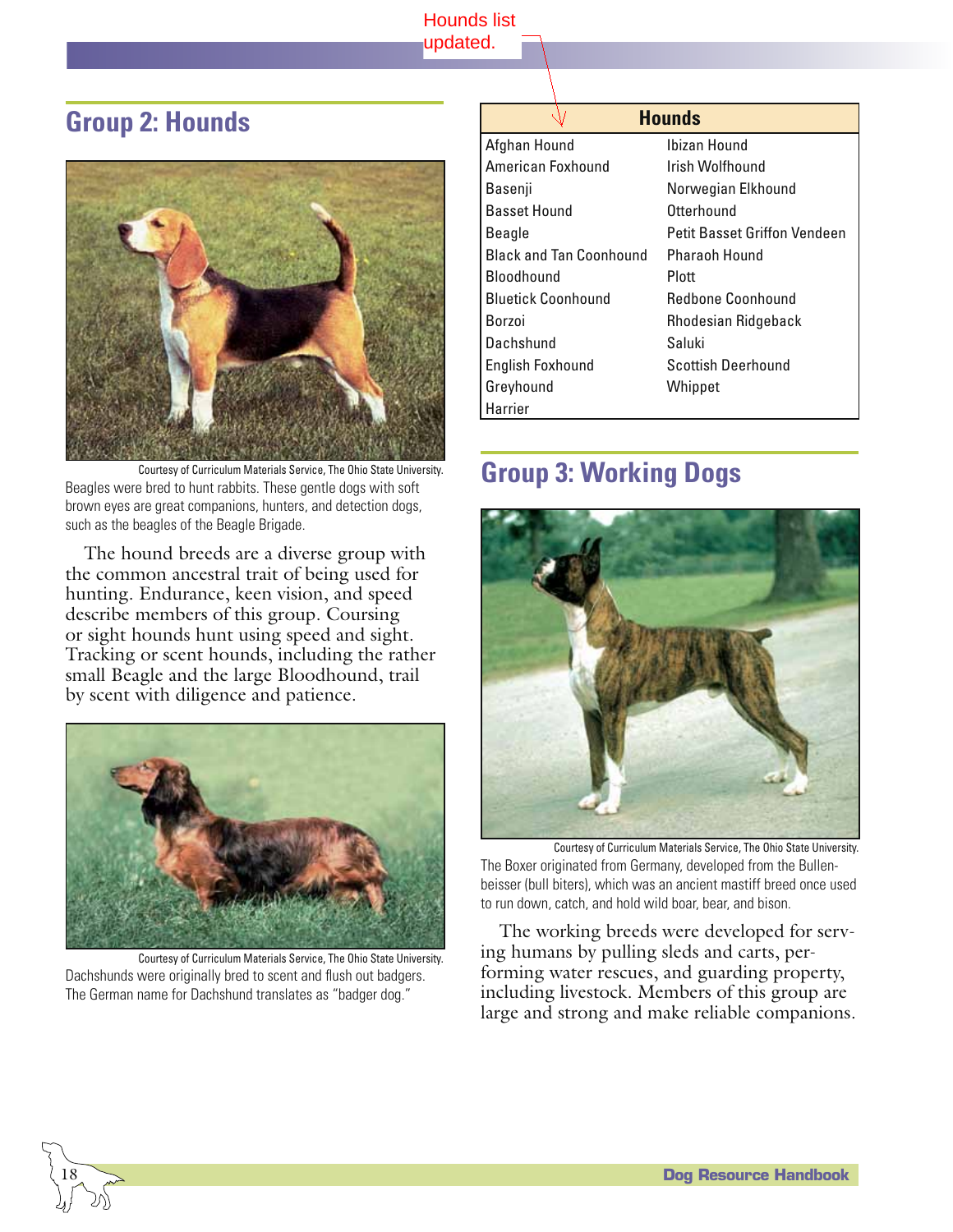

Courtesy of Curriculum Materials Service, The Ohio State University. As descendants of the Roman drover dog, Rottweilers drove cattle until the middle of the 19th century, at which time cattle driving was outlawed. The breed almost became extinct until its popularity grew as a police and military dog.

### **Working Dogs**

| Akita                         | <b>Greater Swiss Mountain Dog</b> |
|-------------------------------|-----------------------------------|
| Alaskan Malamute              | Komondor                          |
| <b>Anatolian Shepherd Dog</b> | Kuvasz                            |
| Bernese Mountain Dog          | Mastiff                           |
| <b>Black Russian Terrier</b>  | Neapolitan Mastiff                |
| Boxer                         | Newfoundland                      |
| <b>Bullmastiff</b>            | Portuguese Water Dog              |
| Doberman Pinscher             | Rottweiler                        |
| Dogue de Bordeaux             | <b>Saint Bernard</b>              |
| German Pinscher               | Samoyed                           |
| <b>Giant Schnauzer</b>        | Siberian Husky                    |
| <b>Great Dane</b>             | <b>Standard Schnauzer</b>         |
| <b>Great Pyrenees</b>         | <b>Tibetan Mastiff</b>            |

# **Group 4: Terriers**

The terrier breeds are alert, bold dogs named after the Latin word *terra,* meaning earth, into which they follow their quarry. The terrier was developed to dig out small animals chased underground by tracking hounds. Many are small and can burrow through tunnels with ease. These feisty, energetic dogs are ferocious fighters once they corner their prey.



Courtesy of Curriculum Materials Service, The Ohio State University. Originating from Germany, Miniature Schnauzers are derived from the Standard Schnauzer by crossing Affenpinschers and Poodles with small Standard Schnauzers.



Courtesy of Curriculum Materials Service, The Ohio State University. The West Highland White Terrier originated from Scotland, and was bred for tracking and hunting. Westies are very hardy dogs, need little pampering, and are always on the go.

| <b>Terriers</b>                                |                                    |
|------------------------------------------------|------------------------------------|
| Airedale Terrier                               | Miniature Schnauzer                |
| American Staffordshire Terrier Norfolk Terrier |                                    |
| Australian Terrier                             | Norwich Terrier                    |
| <b>Bedlington Terrier</b>                      | <b>Parson Russell Terrier</b>      |
| <b>Border Terrier</b>                          | Scottish Terrier                   |
| <b>Bull Terrier</b>                            | Sealyham Terrier                   |
| <b>Cairn Terrier</b>                           | <b>Skye Terrier</b>                |
| Dandie Dinmont Terrier                         | <b>Smooth Fox Terrier</b>          |
| <b>Glen of Imaal Terrier</b>                   | <b>Soft Coated Wheaten Terrier</b> |
| <b>Irish Terrier</b>                           | Staffordshire Bull Terrier         |
| Kerry Blue Terrier                             | Welsh Terrier                      |
| <b>Lakeland Terrier</b>                        | West Highland White Terrier        |
| <b>Manchester Terrier</b>                      | Wire Fox Terrier                   |
| <b>Miniature Bull Terrier</b>                  |                                    |

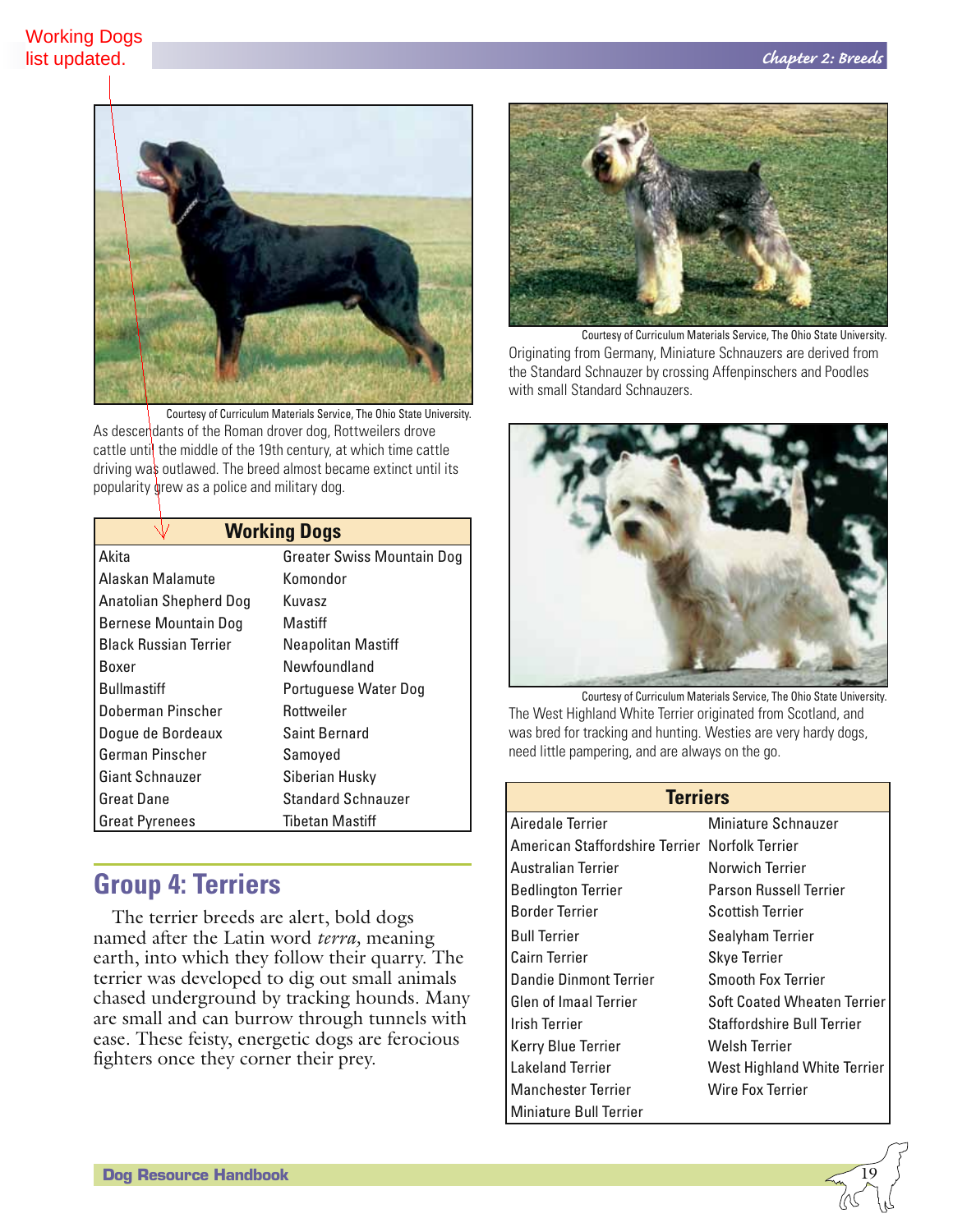### Herding list updated.



Courtesy of Curriculum Materials Service, The Ohio State University. Bulldogs originated in the British Isles. They got their name because they were used in bullbaiting, which required extreme courage and ferocity.

| <b>Non-Sporting</b>   |                                 |
|-----------------------|---------------------------------|
| American Eskimo Dog   | Lhasa Apso                      |
| <b>Bichon Frise</b>   | Lowchen                         |
| <b>Boston Terrier</b> | Norwegian Lundehund             |
| Bulldog               | Poodle (Standard and Miniature) |
| Chinese Shar-Pei      | Schipperke                      |
| Chow Chow             | Shiba Inu                       |
| Dalmatian             | <b>Tibetan Spaniel</b>          |
| <b>Finnish Spitz</b>  | <b>Tibetan Terrier</b>          |
| <b>French Bulldog</b> | Xoloitzcuintli                  |
| Keeshond              |                                 |

# **Group 7: Herding**



Courtesy of Curriculum Materials Service, The Ohio State University. The German Shepherd Dog was founded by Captain Max von Stephanitz at the end of the 19th century, as a result of a breeding program to produce strong and agile sheep herding dogs. Today they serve a variety of purposes, among which are as guide dogs for the blind and for police work.

The herding breeds were developed to assist humans in the herding of various species of livestock. Members of this group are typically quite intelligent and highly trainable, making them excellent companions.



Courtesy of Curriculum Materials Service, The Ohio State University. Shetland Sheepdogs originated in the Shetland Islands of Scotland. These intelligent and agile dogs make excellent obedience and agility companions.

| <b>Herding</b>               |                                |  |
|------------------------------|--------------------------------|--|
| <b>Australian Cattle Dog</b> | Collie                         |  |
| <b>Australian Shepherd</b>   | Entlebucher Mountain Dog       |  |
| <b>Bearded Collie</b>        | German Shepherd Dog            |  |
| <b>Beauceron</b>             | Norwegian Buhund               |  |
| <b>Belgian Malinois</b>      | Old English Sheepdog           |  |
| Belgian Sheepdog             | Pembroke Welsh Corgi           |  |
| <b>Belgian Tervuren</b>      | <b>Polish Lowland Sheepdog</b> |  |
| <b>Border Collie</b>         | Puli                           |  |
| <b>Bouvier des Flandres</b>  | <b>Pyrenean Shepherd</b>       |  |
| Briard                       | <b>Shetland Sheepdog</b>       |  |
| Canaan Dog                   | Swedish Vallhund               |  |
| Cardigan Welsh Corgi         |                                |  |

## **Miscellaneous Class**

Breeds eligible to participate in the miscellaneous class are enrolled in the AKC Foundation Stock Service® (FSS®). The FSS® is an optional record-keeping service for all purebred breeds not currently permitted to be registered with the American Kennel Club. The FSS® record-keeping service allows rare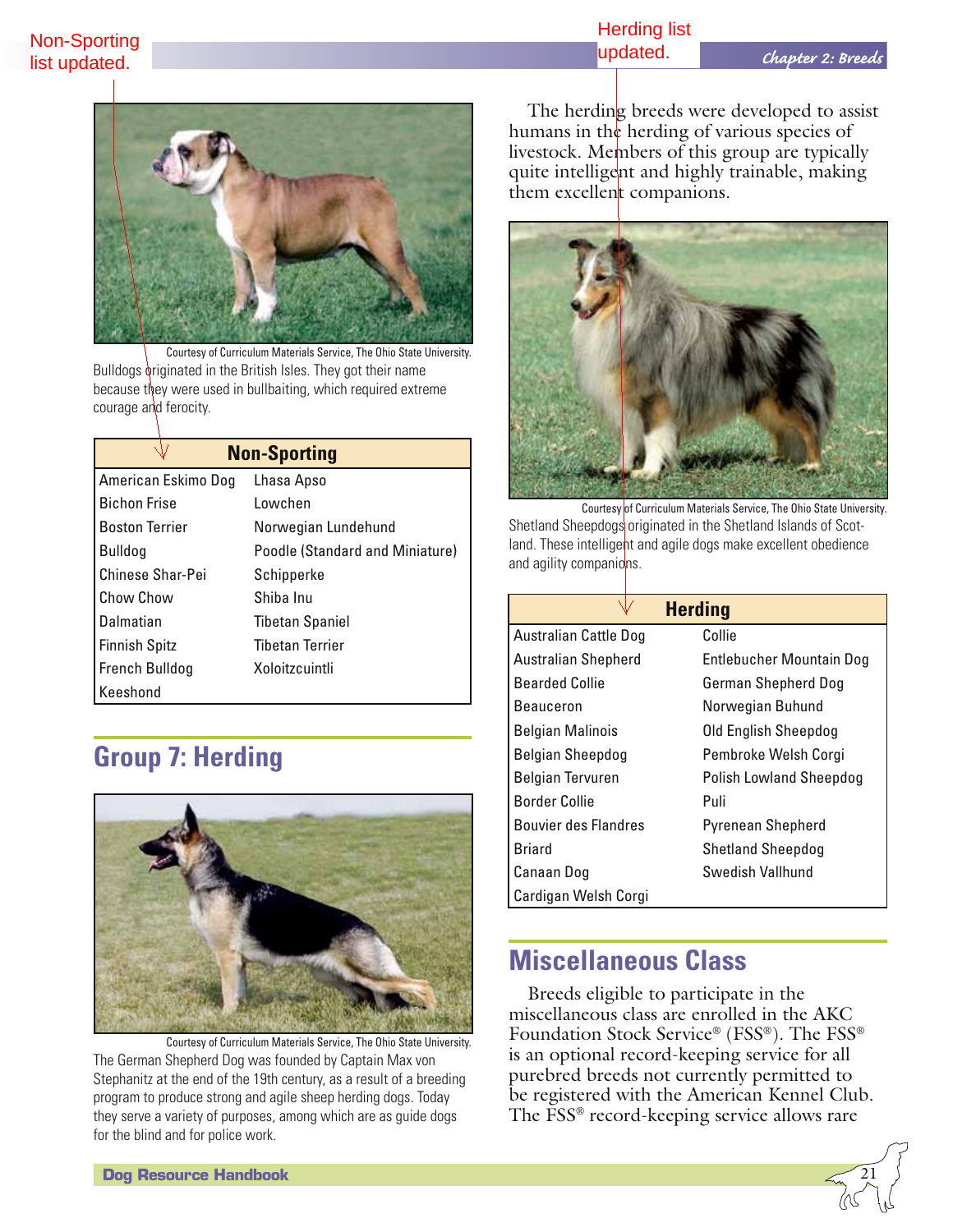#### Miscellaneous **list updated.**

breed fanciers to continue their commitment to the improvement of their breed. Breeds are admitted to the miscellaneous class when the AKC Board of Directors is convinced that there is clear proof that a substantial, sustained nationwide interest and activity in the breed exists. Breeds in the miscellaneous class may compete and earn titles in companion events and select performance events. They are also eligible to compete in junior showmanship. Miscellaneous class breeds may compete at conformation shows in the miscellaneous class and are not eligible for championship points. Provided the miscellaneous class breeds meet the expectations and standards of the AKC, they eventually become members of one of the seven recognized groups. Check www.akc.org for an up-to-date list of all dog breed groups.

| <b>Miscellaneous</b> |                                 |  |
|----------------------|---------------------------------|--|
| American English     | Portuguese Podengo              |  |
| Coonhound            | Pequeno                         |  |
| Bergamasco           | Pumi                            |  |
| Boerboel             | <b>Rat Terrier</b>              |  |
| <b>Cesky Terrier</b> | <b>Russell Terrier</b>          |  |
| l Chinook            | Sloughi                         |  |
| Dogo Argentino       | <b>Treeing Walker Coonhound</b> |  |
| Finnish Lapphund     | <b>Wirehaired Vizsla</b>        |  |
| Peruvian Inca Orchid |                                 |  |

you can apply for enrollment in the PAL/ILP Program. To be eligible for enrollment, all unregistered purebred dogs must be spayed or neutered. Once you receive a PAL/ILP number, you can show your dog at specified AKC events. To apply for a PAL/ILP number, you must complete an application and submit two recent and clear color photographs of your dog, proof from a veterinarian that your dog is spayed or neutered, and a non-refundable application fee. For more information contact PAL@akc.org.

# **AKC Canine Partners<sup>SM</sup> Program**

The AKC Canine Partners<sup>SM</sup> Program is for all dogs, including mixed-breeds and dogs that are not eligible for AKC registration, so they will be eligible to participate in Agility, AKC Rally, and Obedience Trials. They are designated as "All American" dogs when entered in an event. All dogs in the AKC Canine Partners<sup>SM</sup> Program must be spayed or neutered. Wolf hybrids are not eligible. Owners may enroll in the AKC Canine Partners<sup>SM</sup> Program online at www.akc.org/mixedbreeds/listing/ index.cfm or download an application at www. akc.org/pdfs/mixedbreed/ADM001pdf. A non-refundable application fee must accompany enrollment.

# **AKC's Purebred Alternative Listing/Indefinite Listing Privilege Program (PAL/ILP)**

The AKC's Purebred Alternative Listing/ Indefinite Listing Privilege (PAL/ILP) is a program that allows unregistered purebred dogs of registrable breeds to compete in AKC performance and companion events, as well as the specific breeds in the FSS® Program that are eligible for companion events. If you have a purebred dog that is ineligible for AKC registration, and you have a desire to compete in AKC performance and companion events,

Paragraph updated.

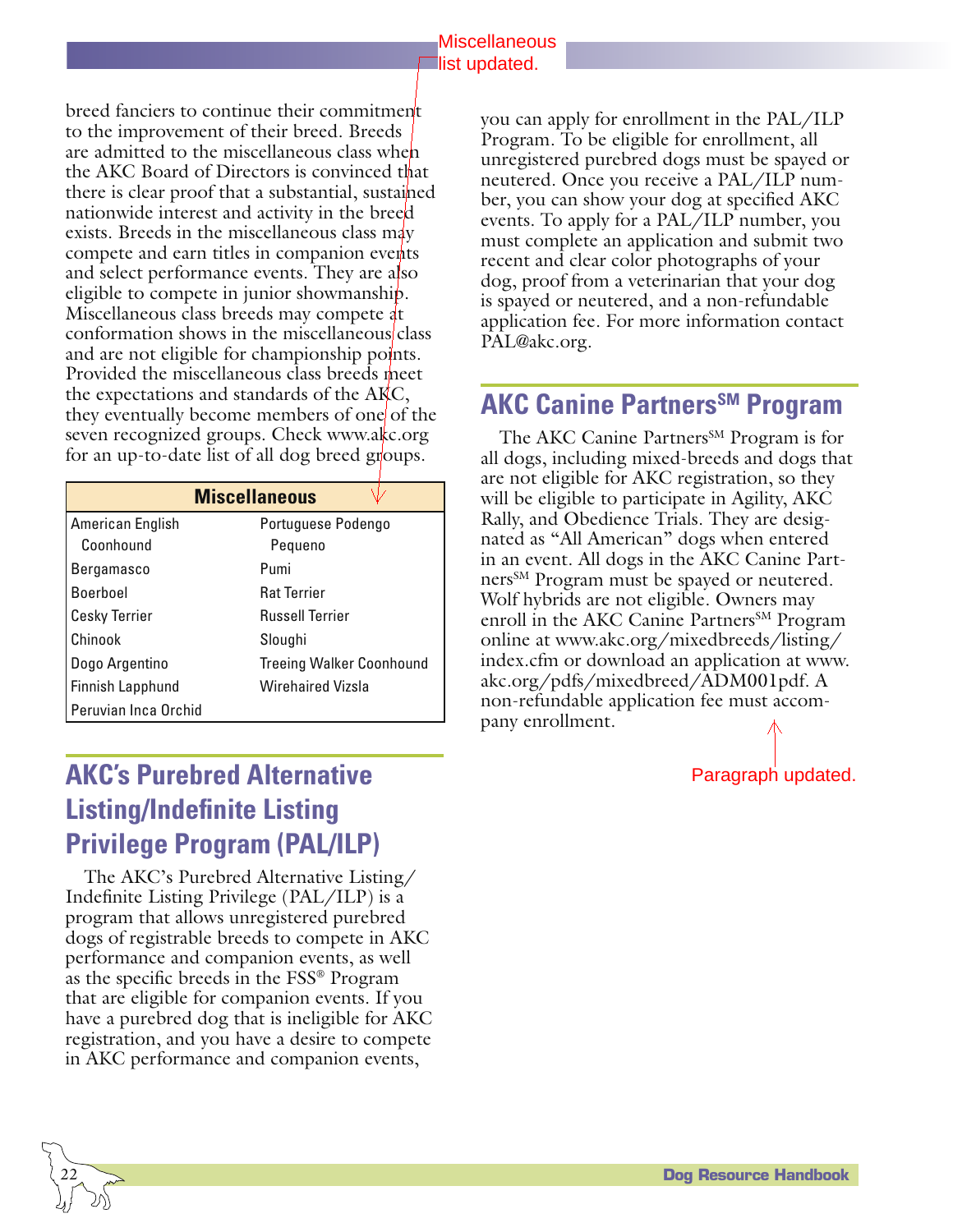# **Hindquarters**

 $\overline{\phantom{0}}$ 28

The dog's **hindquarters** are the rear assembly of the dog starting at the pelvic girdle, moving down the hind leg to the upper thigh, stifle joint, patella, lower thigh, hock joint, hock, and rear foot. Hindquarter angulation is the angle formed by the upper thigh meeting the lower thigh. A dog with straight stifles has little angulation at the stifle joint.



# **Rear Legs**

A dog with **bandy legs** has legs that bend outward, like bowed legs. When viewed from behind, dogs with rear legs that are **slightly narrow** have rear legs that are set closer than normal. **Cow-hocked** dogs have hocks that turn in toward one another and rear feet that toe out.



Courtesy of Curriculum Materials Service, The Ohio State University.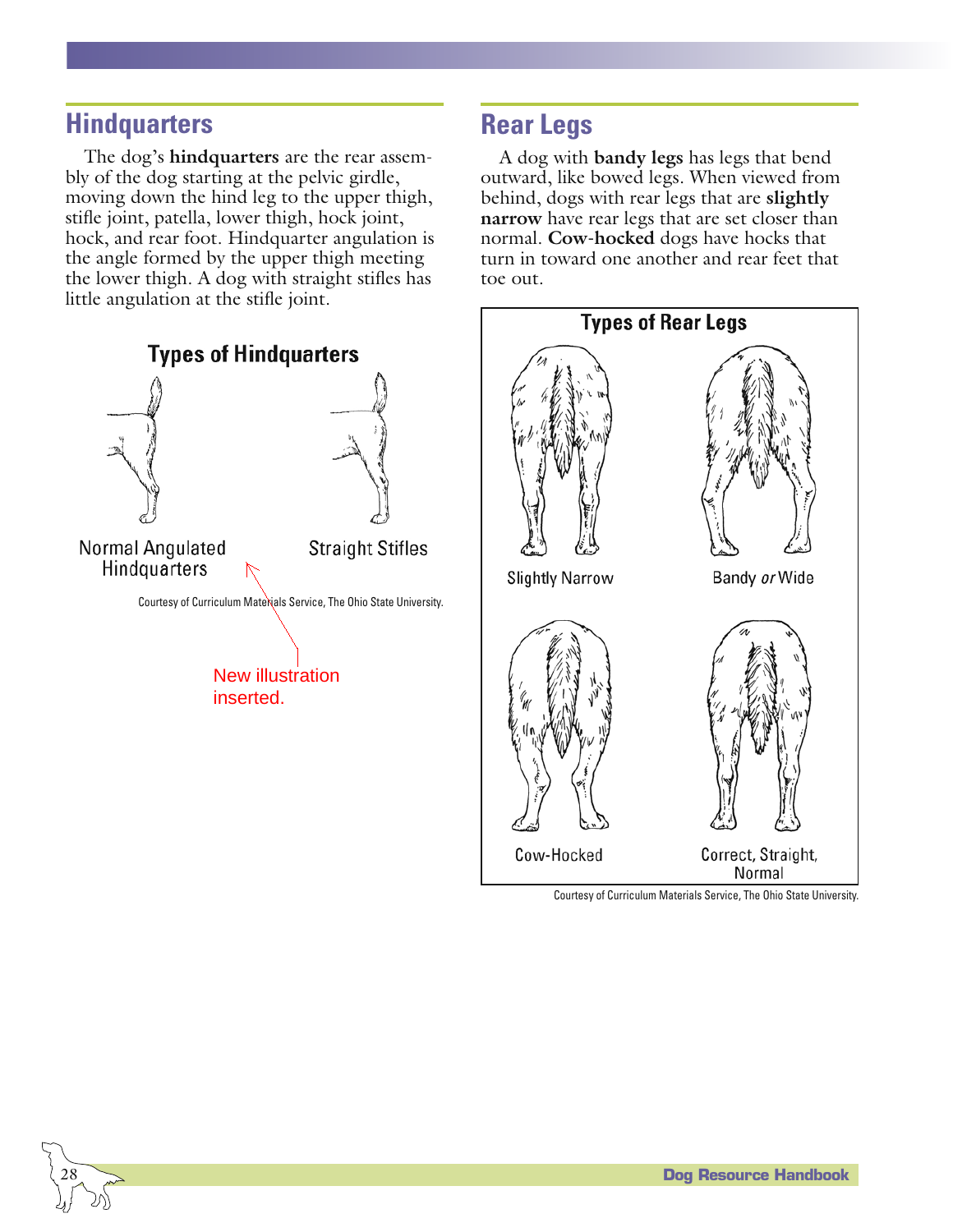



Certificates of pedigree are used to determine whether or not two dogs are related.

Ohio State University Extension.

### **Show Type, Field Type, or Just a Good Representation of the Breed**

If you intend to compete in breed shows, first become well acquainted with the standards on which the breed is judged. A standard is a verbal description of the perfect specimen of the breed. Dogs in a breed show are judged on their conformation and how close they are to the standard. A copy of these breed standards can be found in *The Complete Dog Book* by the American Kennel Club as well as online at www.akc.org. Study these standards, visit shows, and seek the advice of a professional handler, if possible, before making a purchase.

Dogs in field and obedience trials are judged on their performance. Field trials are held for dogs bred for hunting quail, pheasant, grouse, rabbits, ducks, and other upland game birds and animals. A thorough knowledge of the sport should be gained before a purchase is made.

The cost for professional training, entry fees, travel, food, lodging, and the time necessary for making a champion in either conformation or field may be more than you think. After learning about conformation shows and field trials, you may not be interested in developing a champion and may decide instead that a pet quality purebred meets your needs.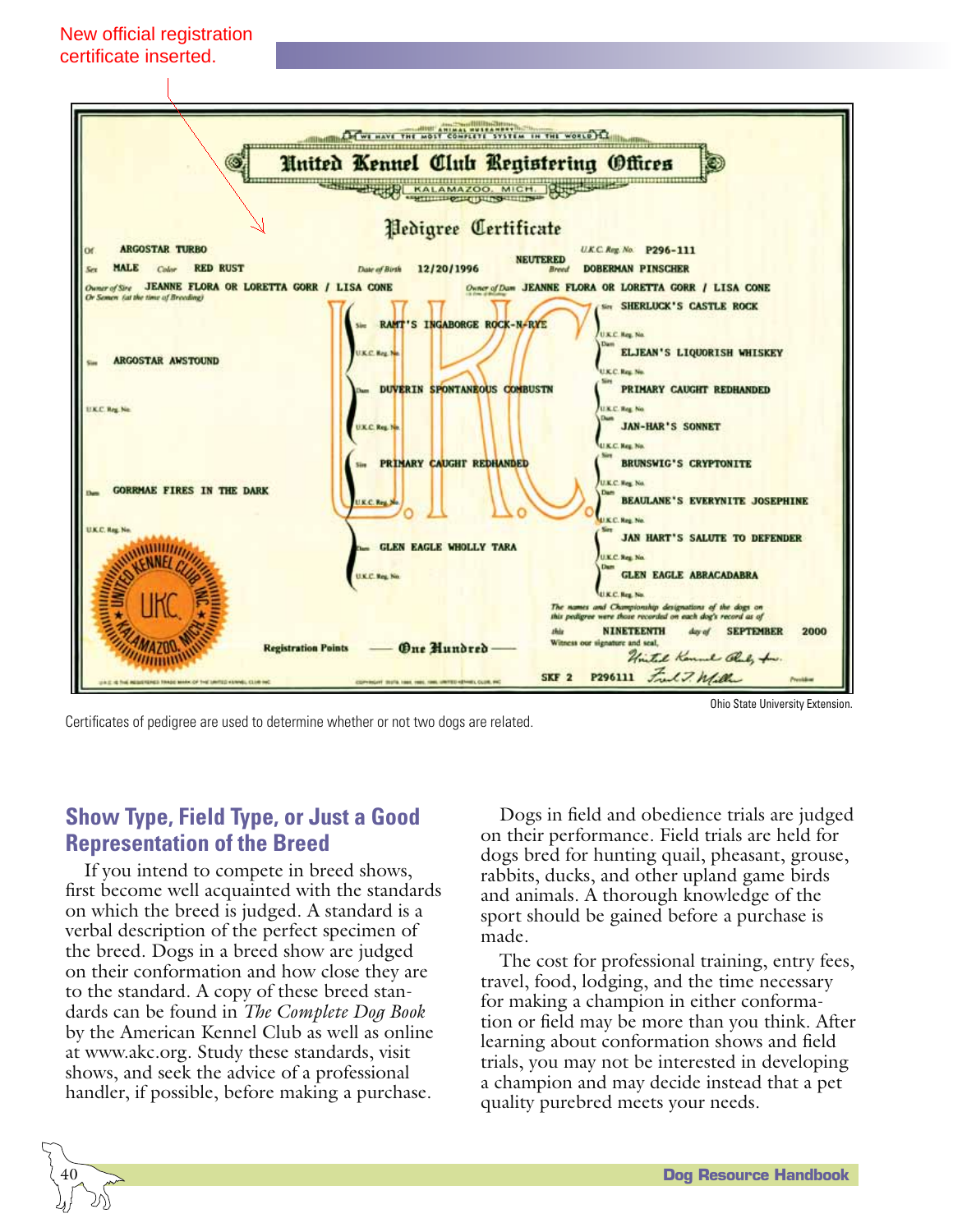3. Now, use your lure hand with no food in it to lure your dog into position. This becomes your signal to get the behavior. If he performs the behavior, use your bridge and give him a large, special reward. If he does not respond, drop your hand to your side and quietly give him a few seconds. If he still does not respond, ignore him for a little bit and then try again.

## **Targeting**

Paragraph updated.

> **"Targeting"** is teaching your dog to touch or follow your hand. In the case of a small dog, you can use a wand or a stick (or a spoon attached to something at the right length) as the focus of the targeting.

- 1. Start in a quiet place when your dog wants to do something with you. Put a handful of treats in your right hand and stand or sit in front of your dog.
- 2. Put your left hand, with the palm open, close to your dog's nose. He will probably reach out and sniff it. When he touches your hand, give your bridge, and then a treat and a smile.
- 3. Repeat step two.

**Dog Resource Handbook** 

- 4. After a couple of repetitions most dogs ignore the left hand and stare at the hand with the food. When this happens you can speed things up by using a lure. While holding a treat in your right hand, put it behind your left hand. Keep your left hand close to your dog's nose. When he accidentally touches your left hand while trying to get to the treat, immediately give your bridge, and then a treat and a smile.
- 5. When he is consistently touching your left hand, gradually withdraw your right hand. Keep your left hand close to his nose.
- 6. When he is consistently touching your left hand without a lure, gradually move your left hand further away so that eventually he is moving forward to touch your left hand.
- 7. When he is reliably moving to touch your hand, you can begin to move your hand and bridge him for following it.
- 8. Remember to keep your sessions short and to stop while your dog is still interested. Targeting can often be taught in a couple of short sessions. Try it while you are hand feeding a meal.
- 9. "Spot" training is also a form of targeting. One way to teach your dog to touch a spot is to use a plastic margarine lid with a treat on it. For example, you could use this training aid at the end of an agility obstacle.



Ohio State University Extension. Teach your dog to target and then follow your hand by using food.

### **Attention, Everyone!**

Attention is the key that makes training possible. Actually, your dog is paying attention and learning things all the time. Now we would like him to pay attention and learn from you!

#### **Instructions for getting your dog to pay attention to you:**

1. Observe your dog carefully this week. Whenever you notice him giving you quiet attention, reinforce him calmly with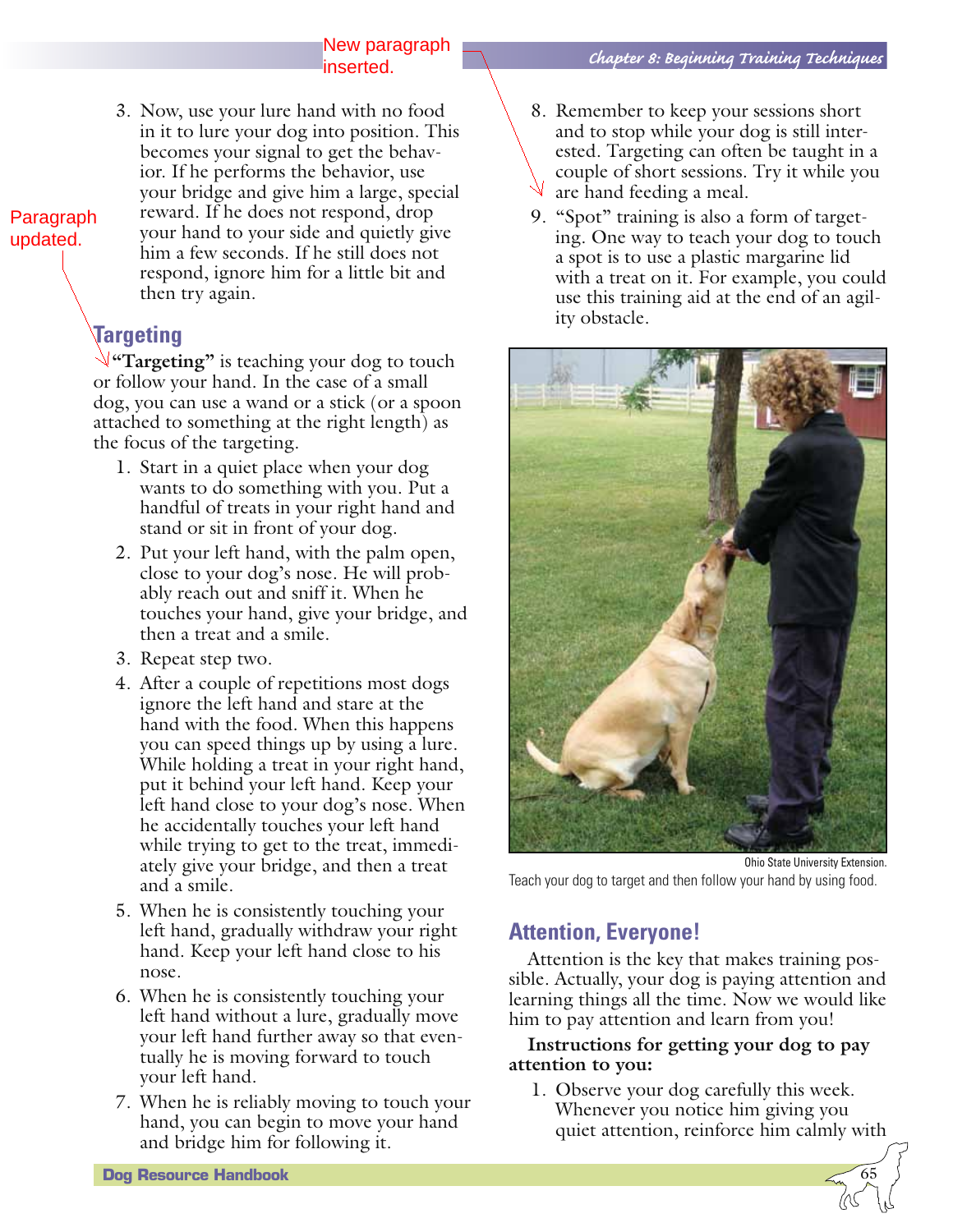# *Chapter 9* **Obedience**

Obedience is a way for you and your dog to become closer. It also makes your dog more socially acceptable and welcome by others. All dogs should be trained to the pre-novice level just to be a good member of the family.

The 4-H classes are modeled after the American Kennel Club (AKC) competition classes. AKC offers regular classes (Novice, Open, and Utility), Optional Titling Classes (Beginner Novice, Graduate Novice, Graduate Open, and Versatility) and non-regular classes (Pre-Novice, Wild Card, Brace, Veterans, Team, and International). The non-regular classes are designed to help you train and prepare for the more advanced regular ones. AKC is available only to registered dogs of that organization. 4-H is offered to dogs of any breed or mix of breeds, with the exception of any wolf or wolf mix.

In 4-H, the "A" classes denote inexperience for both the handler and dog. 4-H rules for the A classes have been designed to assist and encourage the exhibitor and dog while preparing for the "B" classes. When a 4-H member and/or dog participate in "sanctioned" matches or trials for any dog organization or have like training to that equivalent level, they are no longer eligible for the A classes and move to B. This is a very desirable accomplishment and should be encouraged by advisors and parents.

The exercises and classes are outlined here, but the AKC rulebook is always a very good reference. You can view a copy or request a hard copy through their web site at www.akc.org.

Preparing for your 4-H show experiences begins with a training regimen. You have learned about positive training methods and how behavior shaping and praise and rewards work in the puppy section of this book. Keeping all that you have learned in mind, it is time to develop your training skills and prepare for formal training. By following an outline similar

Paragraphs updated (sub-novce changed to pre-novice).

> to the one used here, you and your dog have a great start!

> When you are training obedience exercises, remember that they are comprised of several different steps. Teaching your dog to retrieve a dumbbell is a combination of the dog learning to take the dumbbell from your hand, learning to hold it until you tell him to let go, learning to release it to your hand rather than dropping it on the floor, learning to walk with it, learning to reach for it, and learning to pick it up from the ground. If you skip steps or try to progress too fast, problems can develop. Make sure your dog really understands what you are asking before you progress to the next step. If things are suddenly going wrong, it means your dog is confused. Back up a step or two and teach it to him again. Above all, don't lose patience with your dog. Try to end training sessions on a positive note by doing something your dog knows how to do well.

# **Training Tips**

- Always train with a positive attitude. There is no room for harshness in training your dog, and there is a difference between firmness and harshness.
- When teaching your dog, use your voice in a positive, upbeat manner.
- Keep your training sessions short. It is better to do several short sessions rather than one long one. Training for five or ten minutes every day is better than training for an hour once a week.
- Make sure your dog is exercised before you start training. A dog that is bouncing off the walls is not paying attention to what you are trying to teach.
- Remember to keep training fun. If you lose your patience, you risk undoing all you have accomplished. Take a break,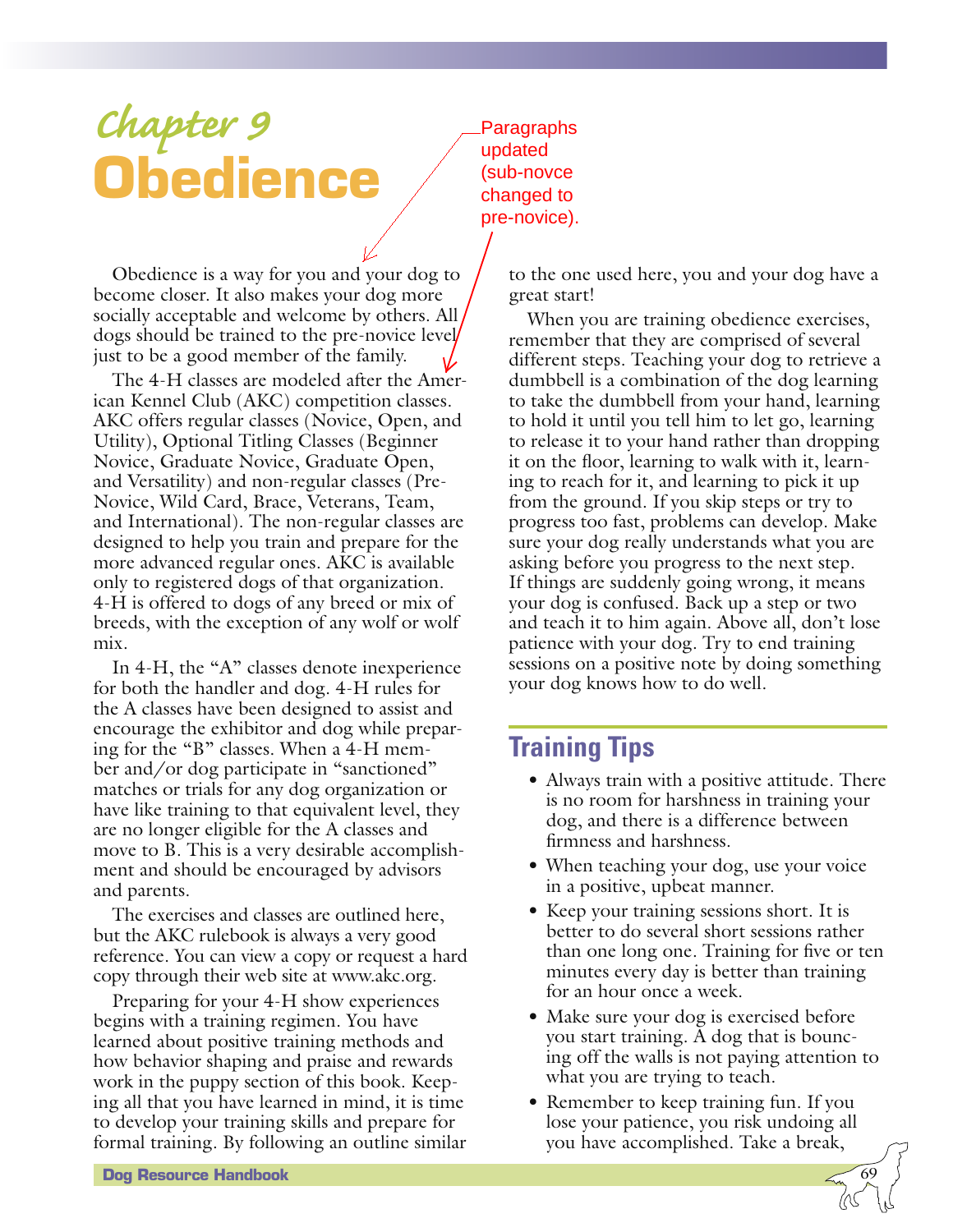#### **Release Word**

A release word is a word you use to tell your dog the exercise is finished. All exercises have a beginning and an end. It is important that your dog learns to wait for your cue or signal that the exercise is over. Examples of release words are: Okay! All done! Release! At ease!

### **Attention and Targeting**

Review chapter 8, Beginning Training Techniques, remembering to use your bridge words, lures (treats), and the games intended to assist you in getting your dog's attention. Attention is the key that makes training possible.

### **Proofing**

You should prepare your dog for things that might happen. Exposing him to distractions, noises, unfamiliar places, different surfaces, and strangers are all a part of proofing your dog. It is important to make yourself the most interesting and reinforcing person your dog can see and hear.

#### **Training Basic Obedience**  $\Leftarrow$ **Exercises**

#### Heading updated.

#### **The Sit**

Begin by luring your dog into the positions you want. It is your responsibility to come prepared with your rewards. In order to keep your hands free, have pockets or a bait bag (a carpenter's apron works well) loaded with appropriate treats. Begin training with a flat collar and leash on your dog.

Hold a piece of food over your dog's head, just high enough to get him to look up, but not so high as to make him jump up. You can move the food from just over the tip of his nose toward the back of his head. Usually when his head goes up, his rear goes down to a sit. When that happens, immediately give the reward. Even faster than the reward or at the same time, comes the "bridge." Examples of a bridge are the click of a clicker or a word such as "yes" or "good." The bridge should be used the instant the desired behavior happens. This

is very important and should become second nature to you. Words of encouragement and praise should become the main focus of your communication with your dog. Remember that he repeats what he gets rewarded for. Never miss a chance to give him positive attention and enthusiastic encouragement. He is your best friend and will respond to kindness.



Ohio State University Extension.

At first you may need to help him sit by gently scooping his rear into the sit position while you are holding the lure over his head. Show him what you want without putting pressure on his hip area. Remember that "handling" your dogs is also very important. Mixing the lure with occasional placing the dog into position lets him understand that he is expected to do things himself, but also that he should accept your handling. You want your dog to trust human touch so he lets the veterinarian, groomer, or judge handle him throughout his life.

After you have a consistent sit with the lure, begin to touch your dog's collar as you give the treats. Touching the collar at the time you treat gives the message that handling his collar is good. You need to touch his collar often in the future so it is important to "teach" his acceptance. He should be used to the collar touch after a couple of weeks. If he behaves well, just use the collar touch occasionally to help him remember.

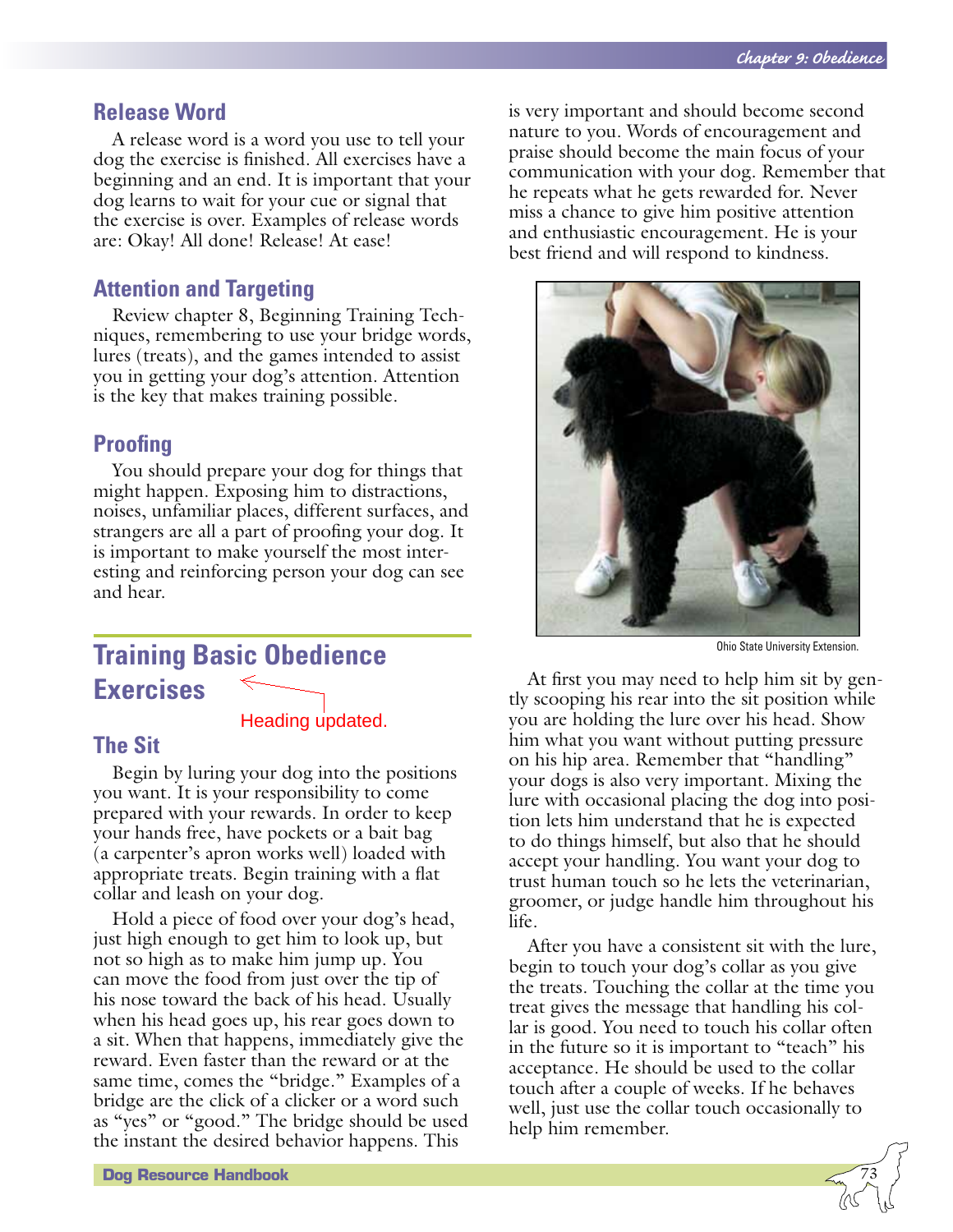New Beginner Novice section added.

There are two ways of doing this. The dog may go to your right and around behind you to sit at your left side, or your dog may go to your left and do a small circle to get into heel position. Some dogs show a preference for one over the other, but if you plan on doing Rally, you should teach both ways. Remember, it isn't which way your dog gets there that is important, it's how quickly and accurately he achieves the correct heel position.



Ohio State University Extension. On the right around finish, the dog goes to the right, around behind the handler, and returns to heel position.

When practicing for the right around finish, one suggestion is to have treats in both hands, using the treat in your right hand to begin luring your dog around to the right, and then picking up with the treat in your left hand, bringing him to heel position on your left. You need to start by taking a step back with your right foot, fading that away as your dog understands what you want. For the finish to the left, begin with a step back with your left foot and lure your dog far enough behind you for his body to make a complete turn around and come back to heel position. The larger the

 $\overline{\phantom{0}}$ 80 dog, the farth $k$ r back he needs to go in order to turn to come in straight. Then you also fade the step back.

There are two things to remember when doing the f $\sinh$ . One is to not move your feet while the dog is performing this. You may have to move them when you are teaching this exercise in order to guide your dog around, but as your  $\frac{d}{dg}$  becomes more adept, you must train your reef to stand still. Moving your feet causes you to lose points as it is considered an extra command. The other thing to remember is to not practice the finish at the end of the recall *exercise* every time. You need to practice them/as two separate exercises or your dog may antic *pation* the finish and not sit front on the recall. Vary the times when you put the two  $e$ xercises together during practice.

# **Beginner Novice**

AKC's beginner novice is the basis for these exercises. However, they have been modified for the Ohio 4-H program. If you choose to compete in AKC, please be aware that there are differences in the requirements of some of the exercises between the two programs.

The beginner novice exercises are as follows:

- Heel on Leash
- Figure 8
- Sit for Exam
- Sit Stav
- Recall

### **Heel on Leash (same for A & B classes)**

The principal feature of this exercise is the ability of the dog and handler to work as a team. The orders for this exercise are "Forward" and "Exercise Finished." Signs, rather than verbal commands from the judge, are used for this exercise. Signs used are "Right turn," "Left turn," "About turn," "Slow," "Normal," "Fast," and "Halt/Sit." "Fast" means that the handler must run, and the handler and dog must move forward at a noticeably accelerated speed.

Turns are used only when the handler is moving at a normal speed. Both change of pace signs must be followed by a normal sign.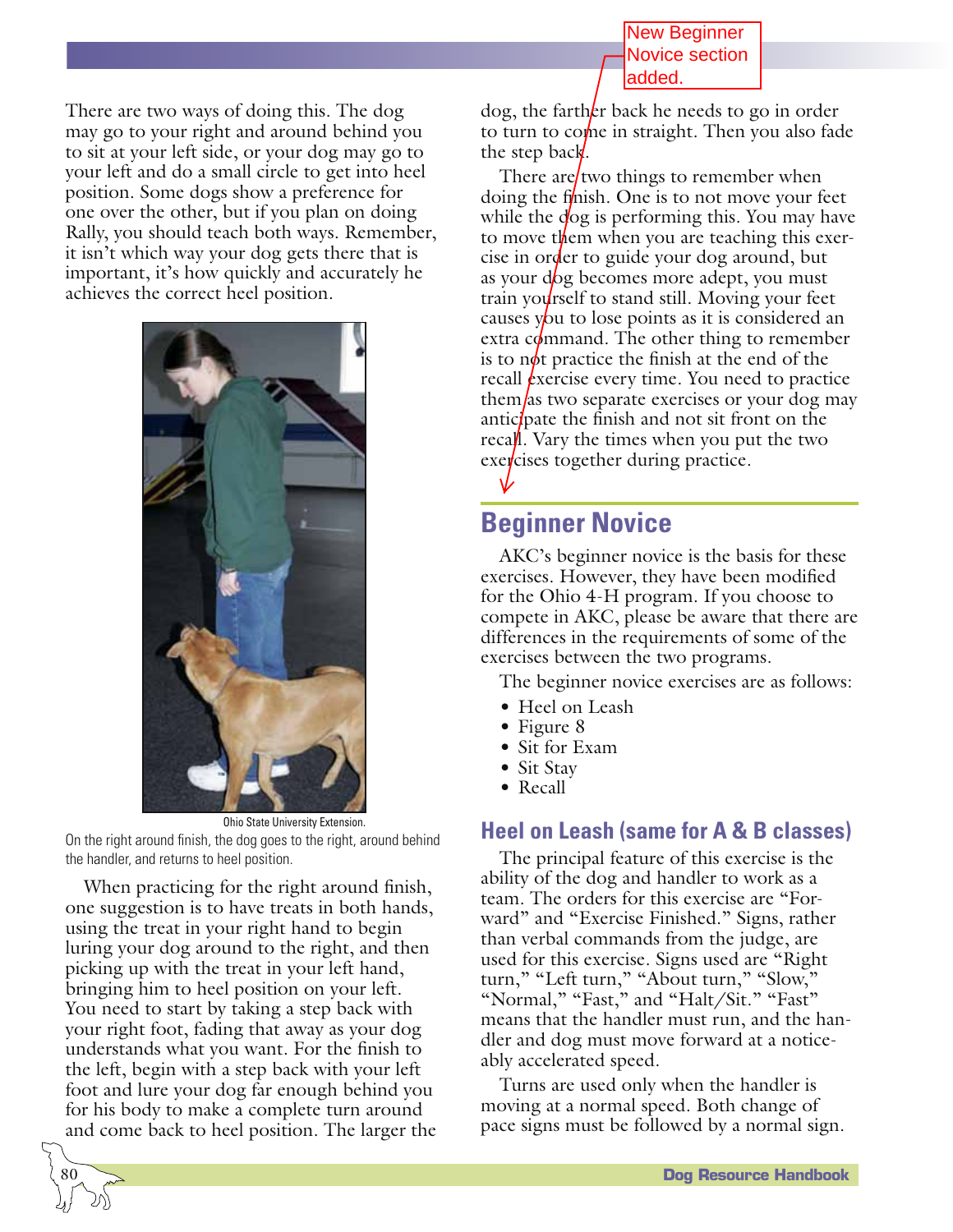your dog," and the handler gives a command and/or signal to stay and immediately proceeds to the end of the lead and turns to face the dog. The dog remains seated for 45 seconds. At the judge's command of "Return to your dog," the handler approaches the dog from the front and proceeds to walk around and in back of the dog to the heel position. Once the handler returns to heel position, the judge gives the order "Exercise finished."

### **Sit Stay—Handler Walks around the Ring (B class)**

The principal feature of this exercise is that the dog remains in the sit position. Orders for this exercise are "Sit your dog," "Leave your dog," and "Exercise finished."

The handler stands with the dog sitting in heel position in approximately the center of the ring. Prior to starting the exercise, the judge asks if the handler is ready. The leash remains attached to the dog's collar and is dropped or placed on the ground between the dog and the handler. When the judge gives the order "Sit your dog," the handler commands and/ or signals the dog to sit, if not already sitting. The judge orders "Leave your dog," and the handler gives a command and/or signal to stay, then walks across the ring. The handler then turns either to the right or left as directed by the judge and walks the perimeter of the ring. Upon completing a full perimeter walk around the ring, the handler approaches the dog from the front and proceeds to walk around and in back of the dog to the heel position. Once the handler has returned to heel position, the judge will give the order "Exercise finished."

### **Recall (A class)**

 $\overline{\phantom{0}}$ 82

The principal features of this exercise are that the dog stay where left until called by the handler, and that the dog responds promptly.

Orders are "Leave your dog," "Call your dog," and "Exercise finished." On order from the judge, the handler may give a command and/or signal to stay in the sit position. The handler then walks forward to the end of the 6-foot lead and turns to face the dog.

On the judge's order or signal, the handler

commands and/or signals the dog to come. The dog must come directly, at a brisk trot or gallop, and sit in front near the handler. The dog must be close enough to its handler so that the handler can touch its head without excessive bending, stretching, or moving either foot.

A one-time single phrase of praise or encouragement while the dog is coming to the handler is allowed without penalty.

### **Recall (B class)**

This exercise differs from the "A" class. The leash is removed for this exercise and kept by the handler. After the judge's command to leave the dog, the handler then walks forward across the ring and turns to face the dog.

On the judge's order or signal, the handler commands and/or signals the dog to come. The dog must come directly, at a brisk trot or gallop, and sit in front near the handler. The dog must be close enough to its handler so that the handler can touch its head without excessive bending, stretching, or moving either foot.

After the judge orders "Exercise finished," the leash is reattached to the dog's collar.

A one-time single phrase of praise or encouragement while the dog is coming to the handler will be allowed without penalty.

Caution should be taken to avoid fidgeting with the leash, and to keep the hands calm and steady.

### **Pre-Novice**

Pre-novice exercises are the same as novice exercises except they are all performed on a 6-foot leash. The exercises are as follows:

- Heel on Leash
- Figure 8
- Stand for Exam
- Recall (with the Finish)
- Long Sit

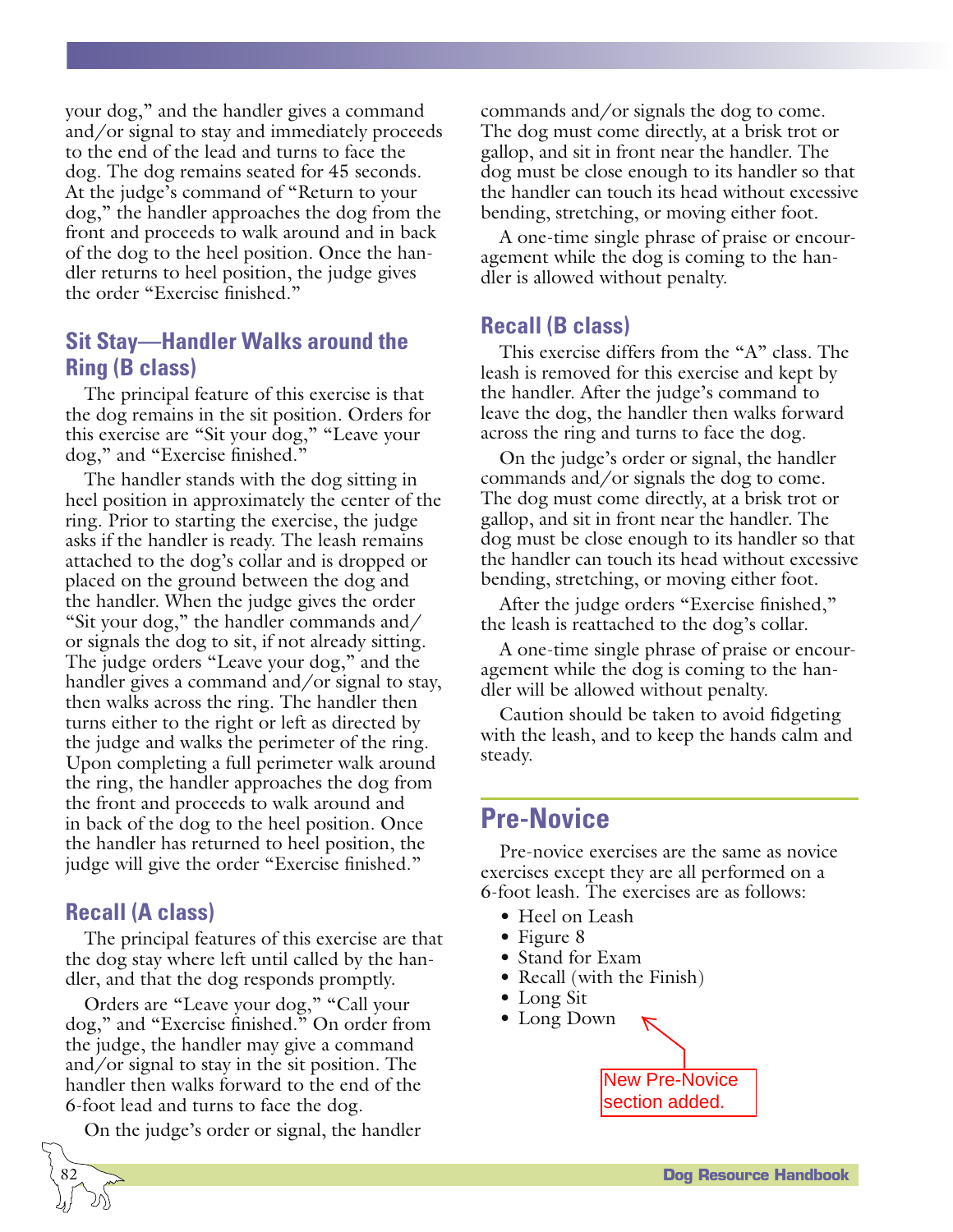#### **Gaiting**

Another component of showmanship is moving your dog. This is called **gaiting**. Dogs are moved around the ring at a specified gait, based on breed. Most breeds move at a controlled trot. To begin, enter the ring with your dog at your left and be positioned so that you can gait around the ring in a counterclockwise direction. Make sure to keep about three feet between you and the dog in front of you in the line. After stacking, the judge has all dogs gait around the ring. The first person in line should look back along the line and ask the other handlers if they are ready, saying something like "Is everyone ready?" The reason for asking this is consideration for others in the class. Once the group is ready, the first person steps off, with the others following. With a large, fast dog, the handler may be running. The handler with a small breed may be only moving at a walk. Resist the temptation to travel at the same speed as the dog in front of you. Move your dog at the speed required for a showy trot. If your dog is bouncing or galloping, you are moving too fast and need to slow down. If the dog in front of you is moving slower than your dog, pause, allowing some space, and then move off again with your dog at the proper speed. Check to see what side of the ring the judge is facing to watch the dog's gait. Hold your dog back a few seconds, out of the judge's view. Then, just as the dog in front of you is passing in front of the judge's line of vision, start moving your dog at its proper speed. Do not pass the dog in front of you.



Ohio State University Extension. When gaiting your dog, move it at a trot.

 $\overline{\phantom{0}}$ 106

Put the dog at your right side if the judge reverses the direction. This takes some practice since most dogs are taught to heel on the left and need to be taught to perform on the opposite side. Always remember to keep the dog between you and the judge. Head control is just as important while gaiting as it is while stacking. Make sure that the collar is positioned up behind the dog's ears. The lead should be gathered neatly in your hand with no dangling ends flapping about. Your elbow should be bent at a 90-degree angle with your forearm parallel to the ground. Your thumb is up with the lead exiting the bottom of your fist. Your non-lead hand should be carried naturally at your side and used to maintain your balance as well as to lure and bait your dog when needed. Try to float when you move, making your gait as smooth as possible. This can be done by taking long strides. Taking short, choppy steps when running causes your dog to do the same, and your movement is not as smooth. Keep one eye on the dog and one eye on the judge while also watching the ground to see where you are going. It is really important to be aware of your dog, the judge, the ring stands and rope, and the ground at all times.



Ohio State University Extension. Any time your dog moves, check to be sure his feet are in the correct position.

There is no need to make direct eye contact with the judge during the gaiting pattern. Too much head movement will distract from the picture of your dog gaiting around the ring.

**Dog Resource Handbook**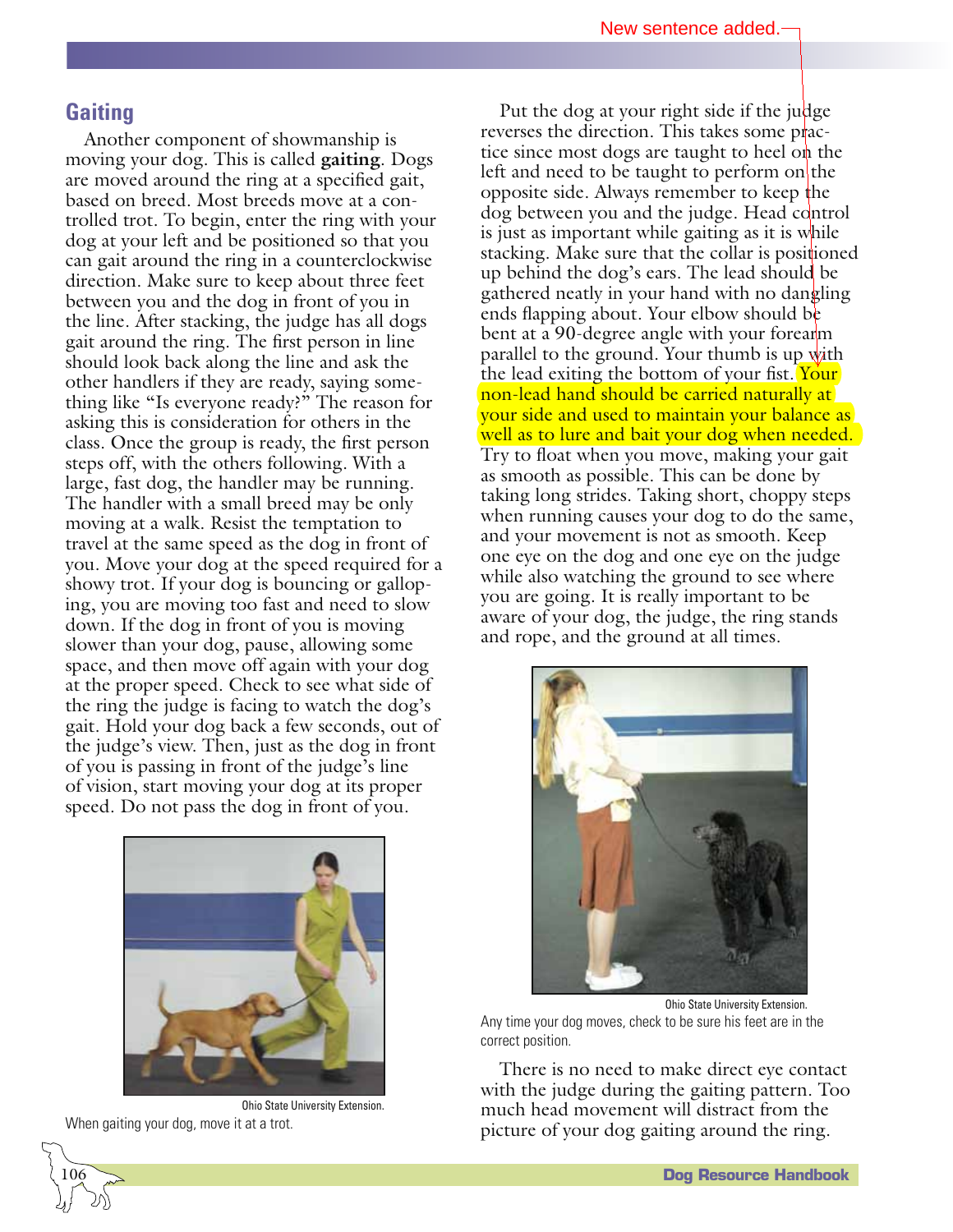judge has the opportunity to see the dog being stacked on many occasions in the ring, and can see the lifting procedure when the handler lifts the dog to the ground after being examined. It is neither necessary nor desirable to hold up the ring by making the judge wait.

When you are stacking your dog in the line, make sure you are not stacking your dog directly behind the grooming table. If you do, the judge is unable to see your dog clearly when he or she steps to the center of the ring. Therefore, leave that space empty. It is permissible to back up so that you are not in the corner, with other handlers adjusting as needed.

The judge may walk between dogs at any time. Be sure you do NOT block the judge's view of your dog. Sometimes you may need to step towards the front or rear of your dog. Other times you may need to move completely around your dog so the judge can see the dog's entire length. Do NOT step over your dog. It is helpful to practice stacking your dog from both sides so you can do it quickly and smoothly.



Every pattern should start with a courtesy turn, except the Down and Back pattern with two dogs. This enables you to get your dog under control and moving at the correct gait in the smallest amount of space. To perform this, step forward past the judge, with the dog at your left side. Then turn in a very tight circle with the dog on the outside. Remember to turn, and do not stand still and just circle your dog. Make only one circle before you

 $\overline{\phantom{0}}$ 108 start off on the pattern. After completing the circle, move your dog away from the judge in a straight line, making sure your dog is lined up with the judge.

### **Down and Back Pattern (One Dog)**



To perform the Down and Back pattern, complete a courtesy turn, and gait your dog away from the judge. When you reach the end of the ring, turn toward the right, just as you would do an about turn in obedience, and return to the judge. The objective is to perform the turn smoothly and to make sure your dog is lined up with the judge when both leaving and returning. The Down and Back pattern may be performed on the diagonal, so pay attention to the directions the judge gives you.

You may practice the Down and Back by switching hands, therefore switching sides when you return. Go down with the dog on your left. Then switch the lead to your other hand and return with the dog on your right. This type of Down and Back could be used as a tiebreaker, with the judge requesting you to switch hands. Sometimes you may need to switch hands if you are at an outdoor trial and the ring conditions are such that your dog might step in a hole or puddle if you don't switch hands. You also need to know how to switch hands in the Senior B level showmanship class when performing the Down and Back pattern with two dogs.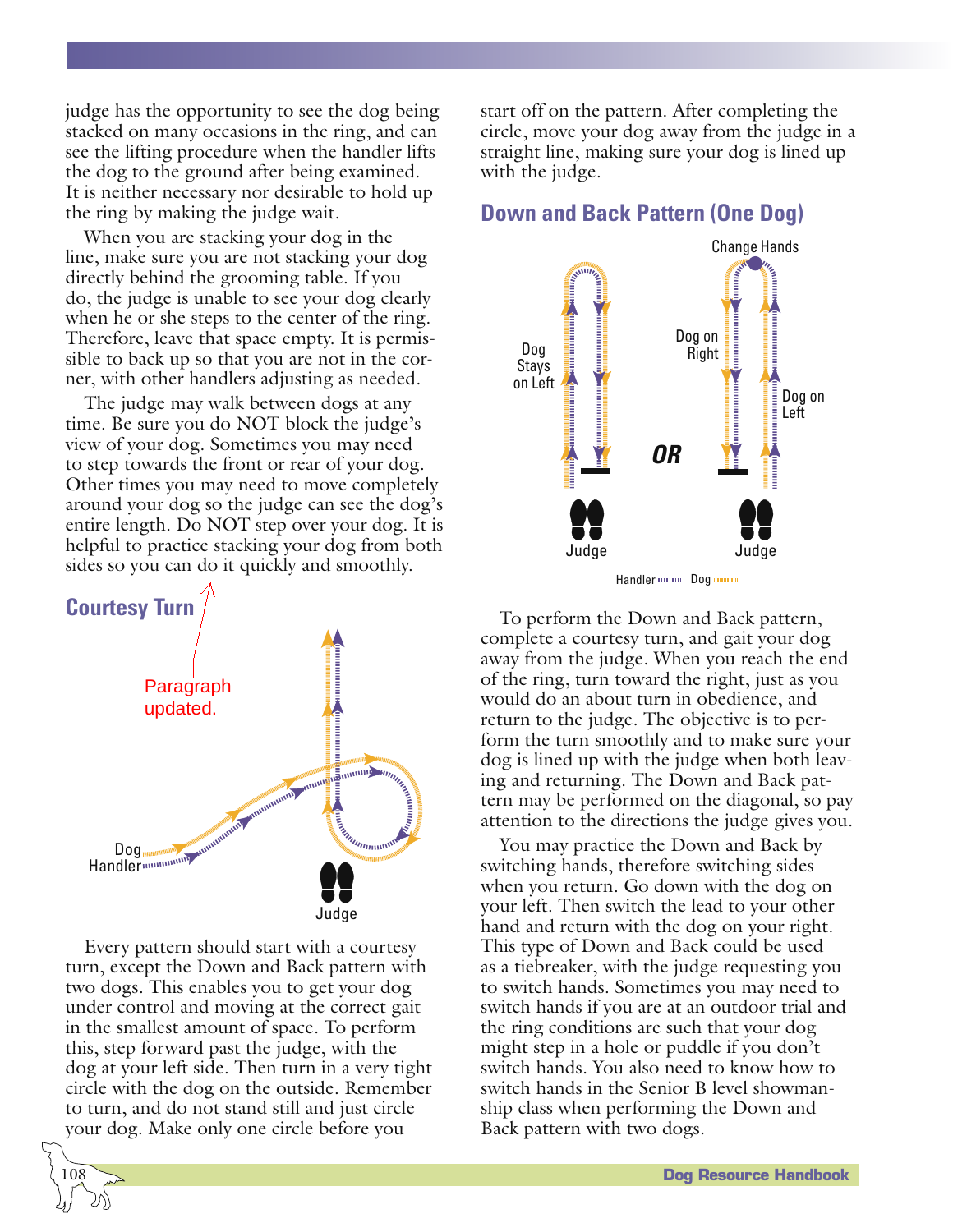### **Fun Matches**

These are usually put on by clubs and organizations as fundraisers and as ways to provide experience for competitors. Many times you will be sent or given a flyer or announcement of the event with the opportunity to pre-enter. Pre-entering usually offers a lower entry fee, and helps you plan and commit to attending the fun match. Usually there is also "dayof-show" entry, which allows you to make a last-minute decision about attending. In fun matches you may have the option of entering a class for "practice only." For example, if you are in your second year of showing in pre-novice (B class), but are working on teaching your dog to work off leash, you may want to enter novice A *for practice only,* just to get an idea of how your dog does in the ring. If you actually compete at the novice level, you would be ineligible for pre-novice classes. Also, if you are working through a problem and wish to treat, click, or talk to your dog, you would ask for a "practice only" class. Mixed breeds are encouraged and welcomed at these events.



Ohio State University Extension.

#### **Sanctioned Fun Matches**

These are the same as other matches, except they are sponsored, or sanctioned, by AKC or another registering organization and generally opened to breeds recognized by these groups. They are usually run more like a "trial" with the same restrictions, which includes no treating, clicking, and only certain commands. The results and your score sheets are compiled and evaluated by the organization. This aids the club presenting the match in either achieving or maintaining "sanctioning," which gives them the right to hold regular trials.

Mixed breeds are now eligible to compete in AKC events such as Obedience, Rally, and Agility Trials under the AKC Canine Partners<sup>SM</sup> Program.

### **Trials** updated.Paragraph

AKC, UKC, and many other registering organizations hold trials in which members compete and title. Each has its own specific rules and regulations, and information is readily available. Challenging yourself to title your dog in any event is very rewarding. It can be expensive and involve a lot of time and travel, but you learn much about the world of showing dogs when you get to this level.

## **Key Dog Show People**

At dog shows, whether a match or trial, there are several key people to look for.

#### **Registration**

This is where you start your day, pay your fees, choose your class(es), pick up your armband, find out your ring location, and possibly have your dog's overall health and health papers checked.

#### **Stewards**

Stewards are people in each ring who assist the judge. They handle score sheets, act as posts during the Figure 8 exercise, take your leash, hand you your dumbbell, change jumps, organize awards, and generally do anything

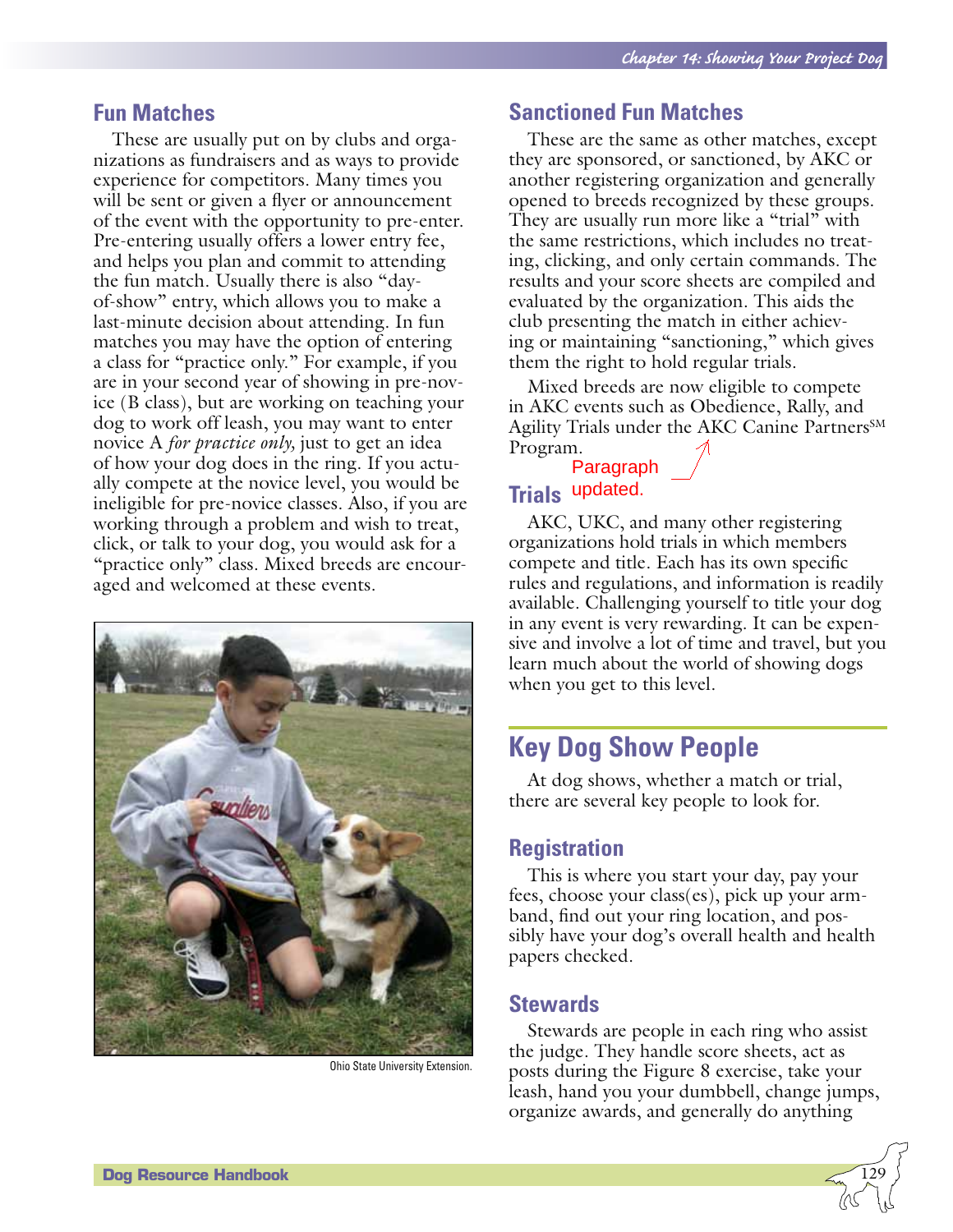- Has clean ears, and no foul odor coming from the ear canal.
- Has a moist nose, with no nasal discharge.
- Does not limp or continually hold a foot up.
- Has a solid stool and defecates once or twice daily.
- Does not strain when urinating. The urine is free of blood.
- Has normal breathing.
- Does not continually cough or sneeze.
- Has a clean genital area, with the anus not matted or dirty.
- Has a normal body temperature of 100.5°F to 102.5°F.

Conversely, some signs of an unhealthy or sick dog might include:

- Change in mood
- Loss of appetite
- Lethargic, sluggish, depressed
- Pale gums and/or tongue
- Irritable
- Pink or red conjunctiva membranes, or inflamed eyes Paragraphs
- Nasal discharge updated.
	- Ocular (eye) discharge
	- Constant scratching or digging  $\alpha$  ears, or yelping when ears are touched
	- Constant panting; rasping
	- Increased drinking
	- Difficulty getting up or lying down
	- Diarrhea or change in color or consistency of stool
	- Vomiting
	- Trembling
	- Coughing
	- Restlessness
	- Hiding
	- Afraid of loud noises or bright lights
	- Persistent bad breath
	- Excessive drooling
	- Loss of hair, open sores
	- Noticeable weight gain or loss without a change in diet

# **Diseases Prevented by Vaccination**

A vaccine is a preparation that contains an antigen consisting of killed or weakened disease-causing microorganisms (bacteria or viruses) and that is used to prevent or treat infectious diseases by giving immunity against the disease that the microorganisms cause. A vaccine contains modified bacteria or viruses that do not cause the disease, but that stimulate the body's immune system to manufacture protection against the disease. Vaccination is the process of injecting a vaccine into a dog.

Vaccination recommendations vary from state to state and from veterinarian to veterinarian. Consult with your veterinarian to determine which vaccinations your puppy or dog should receive, and how often they should be given. With the exception of the rabies vaccine, there is no solid research that says how long vaccination protection lasts. Core vaccinations include vaccines that should be given to all dogs who visit a veterinary clinic. Your veterinarian determines whether a vaccine for a particular disease is core by considering the severity of the disease, the geographic location of the clinic, the risk of transmission to the dog, the potential for a certain infection to be zoonotic, and the performance of the vaccine. Examples of core vaccinations typically include distemper, canine adenovirus-2, canine parvovirus-2, and rabies.

Noncore vaccines are reserved for dogs with individual needs because their lifestyle represents a reasonable risk of infection. Examples of noncore vaccinations might include canine parainfluenza and *Bordetella bronchiseptica* (both cause kennel cough), leptospirosis, coronavirus, and *Borrelia burgdorferi* (causes Lyme Disease).

One example of a timeline for vaccinating puppies is giving core vaccinations at 6 to 8 weeks of age, with booster shots given at 10 to 12 weeks and 14 to 16 weeks. Rabies vaccinations should be given to puppies at 16 to 26 weeks of age, followed by a booster shot at one year of age. Some states require one-year rabies vaccinations, while others require two-year or three-year rabies vaccinations. Again, consult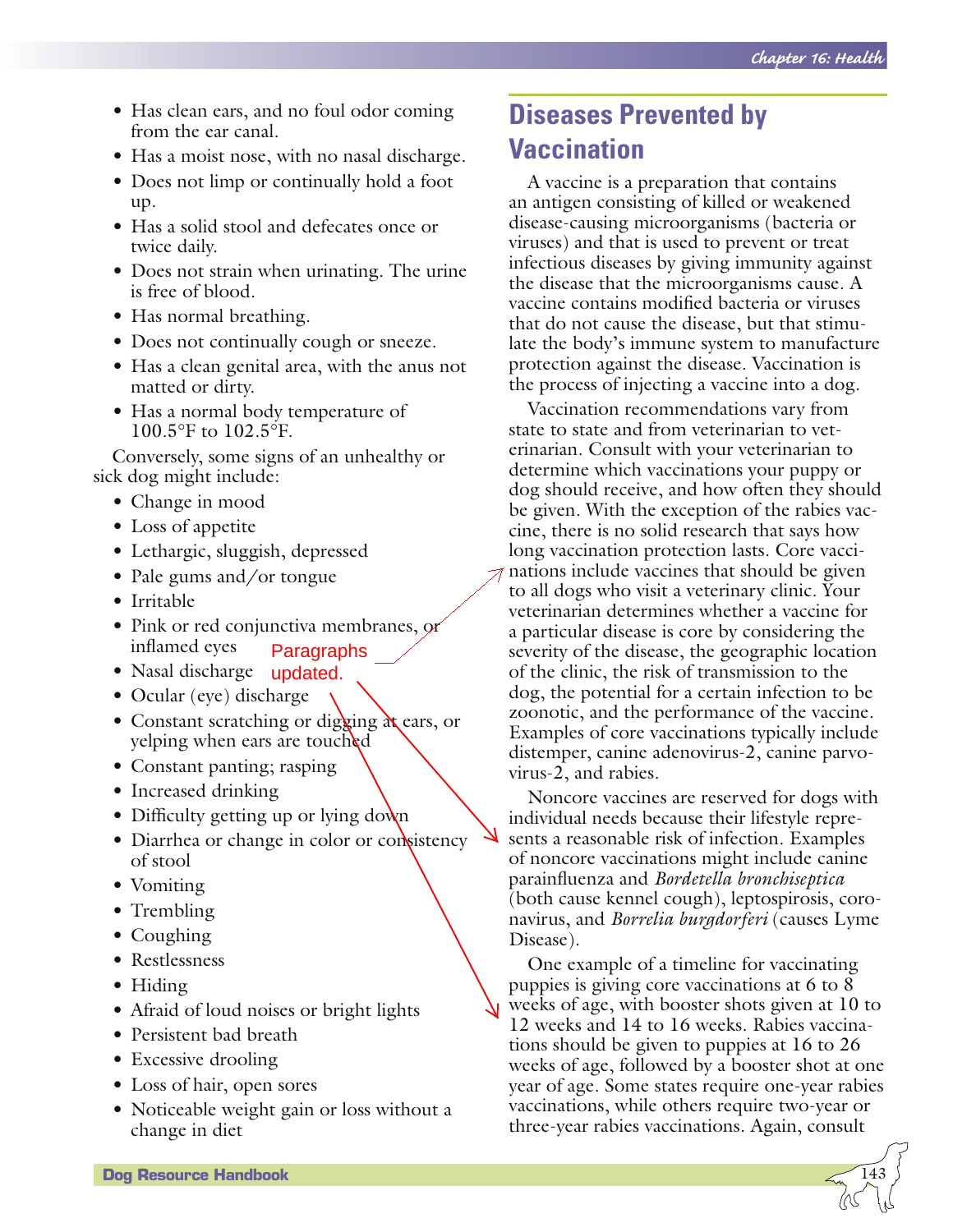with your veterinarian to determine the vaccination protocol to follow for each dog in your household.

The following sections contain information about diseases and their prevention.

### **Rabies**

 $\overline{\phantom{0}}$ 144

#### Paragraph updated.

**Rabies** is a viral infection that attacks the central nervous system in all warm-blooded animals. The most common carriers are raccoons, followed by bats, skunks, and foxes. The infected animal salivates profusely because it cannot swallow. The virus is released from the salivary glands and can be transmitted to others by a bite or through an open wound. The disease attacks nerve tissues, resulting in paralysis and death. That is why preventive vaccination is a must.

Rabies is transmitted when the saliva from an infected animal comes into contact with another animal through a bite or open wound. Animals affected with rabies behave in an erratic manner. They appear dull or are very wild, frantic, or furious. They may appear weak, have seizures, drool, and have difficulty swallowing. Rabies affects the central nervous and respiratory systems.

A vaccination shot is usually given at 16 to 26 weeks of age, then again at one year old. Current recommendations on booster shots after that vary from state to state.

The rabies virus can be transmitted to humans when the saliva from an affected animal comes into contact with broken skin, such as a scratch or bite. Rabies is rare in humans today because of pets receiving vaccinations to prevent contracting the disease. Once the symptoms of rabies develop, the disease is fatal. If a person has been bitten by a domestic animal that does not have proof of a rabies vaccination, or by a wild animal, the bite should be cleansed with soap and water immediately, and then the person should seek medical attention. The incubation period for rabies varies greatly, and may take anywhere from a week or several months to appear. Once symptoms have developed, there is no treatment or cure. Preventative treatment can be given to suspected rabies cases and bite victims if it is administered before the first sign or symptom. Do not approach any domestic

animal that is acting strangely or confused, and never approach a wild animal.

### **Coronavirus (CCV)**

**Coronavirus** is a highly contagious viral infection of the gastrointestinal tract. The disease is transmitted by contact with feces or fluids of an infected animal.

Symptoms of this disease include vomiting and diarrhea. Young puppies are very susceptible to the disease, which can be fatal due to dehydration.

### **Distemper (CDV)**

**Distemper** is a disease caused by a virus that attacks every tissue in a dog's body. The disease is contagious and can cause death.

Symptoms of distemper include discharges from the eyes (ocular discharges) and from the nose (nasal discharges) that become yellow and sticky. Fever, vomiting, coughing, and diarrhea are also symptoms. The dog may also show loss of appetite and depression. Severe cases progress to the central nervous system, causing severe muscle twitching, seizures, and paralysis. There is little hope of recovery once distemper affects the central nervous system. Even if a dog does recover, he may continue to have jerking muscle contractions or seizures indefinitely.

The distemper vaccine is given as a core vaccination.

### **Hepatitis (Adenovirus, CAV-1)**

**Canine hepatitis** is a disease of the liver, kidneys, other body organs, and the central nervous system. It is caused by canine adenovirus type 1 (CAV-1). This virus is spread by body fluids, including urine and nasal discharge. The primary source of transmission is direct contact with an infected animal. Other modes of transmission are through contaminated food and water bowls, dog runs, crates, people's hands, boots, and so forth.

Symptoms of hepatitis are high fever, depression, vomiting, respiratory disease, lack of appetite, and dehydration. Hepatitis is very serious in young animals. Recovered animals may be affected with chronic illnesses or eye disease.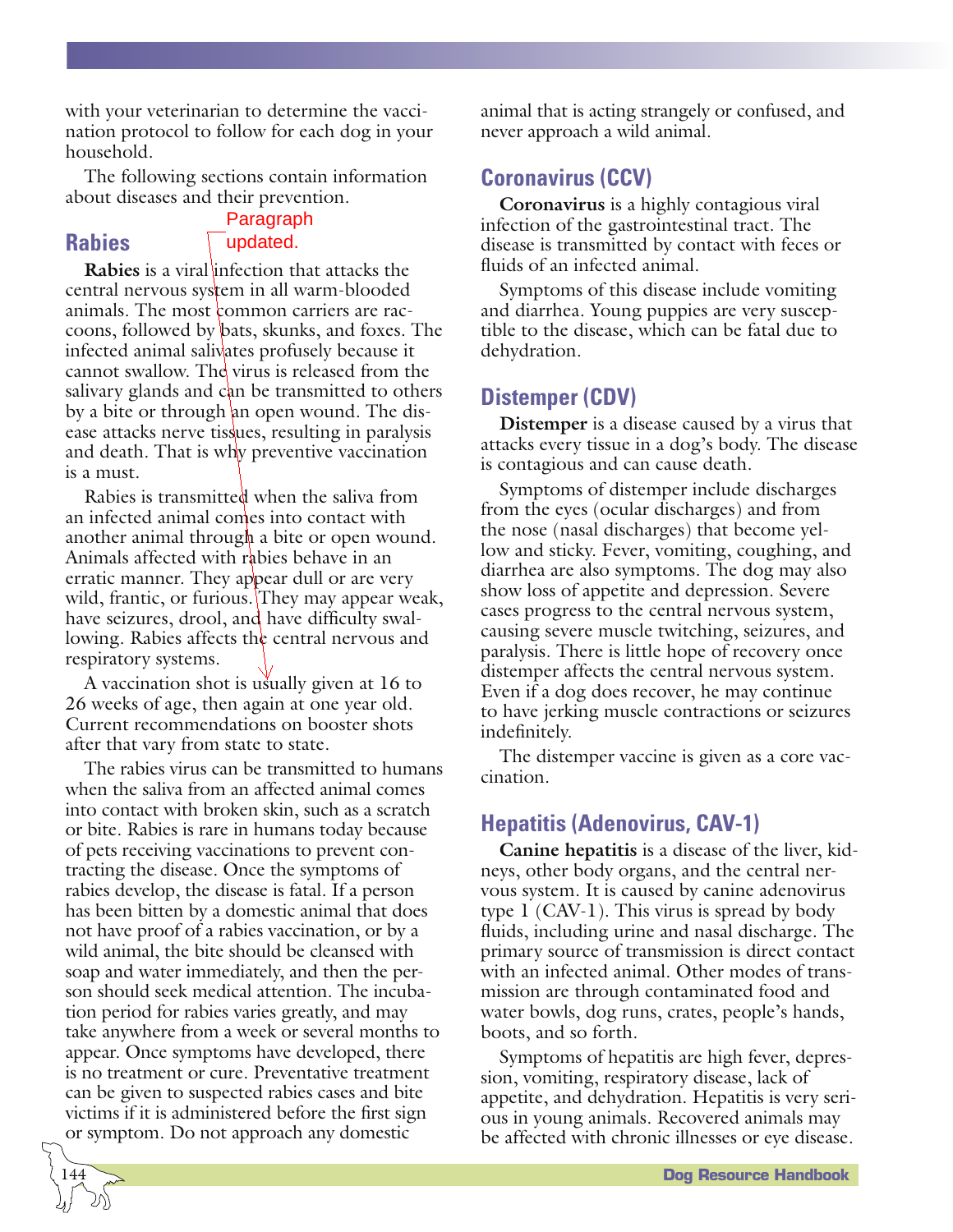**puppy.** A dog less than a year old.

- **purebred.** A dog whose sire and dam belong to the same breed, and who are themselves of unmixed descent since the recognition of that breed.
- **Purebred Alternative Listing/Indefinite Listing Privilege (PAL/ILP)** A program of the American Kennel Club that allows unregistered purebred dogs of registrable breeds to compete in AKC performance and companion events.
- **rabies.** A viral infection that attacks the central nervous system in all warm-blooded animals; common carriers are raccoons, bats, skunks, and foxes.
- **reproductive system.** The unique male and female organs responsible for the production of offspring.
- **respiratory system.** A system in the body by which oxygen is taken into (inspiration) and an exchange of carbon dioxide and oxygen takes place (expiration).
- **ring tail.** A tail that curls in a circle, as in an Afghan Hound.
- **ringworm.** A highly contagious fungus infecting dog, humans, and other mammals. Three species of fungi commonly affect dogs: *Microsporum canis, Microsporum gypseum, Trichophyton mentagrophytes.*
- **rose ear.** A small drop ear that folds over and back to expose part of the inside of the ear, as in a Whippet.
- **roundworms (ascarids).** A common internal parasite that causes vomiting, diarrhea, constipation, and a pot-belly appearance; the species common to dogs is *Toxocara canis.*
- **saber tail.** A tail carried low in a semicircle, as in an Otterhound or German Shepherd.
- **sable.** Hair a lighter shade at the base with darker tips.
- **screw tail.** A tail that is naturally short and twisted in a spiral fashion, as in a Bulldog.
- **semiprick.** Ears that are carried erect with just the tips learning forward, as in the Collie.
- **Service Dog.** A dog trained to assist a person who is physically disabled and/or mobility impaired.
- **sickle tail.** A tail carried out and up in a semicircle, but not touching in the back, as in a Chihuahua or Siberian Husky.
- **sire.** Father of a litter of puppies.
- **skeletal muscles.** Muscles attached to bones through tendons; move the body through contraction or relaxation; also called voluntary or striated muscles.

**smooth coat.** A **s**hort, flat coat.

- **smooth muscles.** Muscles that control movements of the organs in the body cavities; also called involuntary, unstriated, or visceral muscles.
- **snap tail.** A tail lying directly on the back with the tip pointing towards the head, as in a Pomeranian.
- **snipy.** Narrow, weak muzzle.
- **spay.** Removal of a female's reproductive organs.
- **spirochete.** A corkscrew-shaped bacterium.
- **splay foot.** A flat foot with toes spread, little cushion, and often crooked nails.
- **squirrel tail.** A tail curving forward over the back towards the head, as in a Pekingese.
- **stack.** To pose a dog.
- **standard.** A verbal description of the ideal dog of a particular breed.
- **stifle.** The joint formed by the upper and lower thighs; the dog's knee.
- **stool.** Bowel movement, feces.
- **stop.** The area between the eyes where the muzzle ends and the skull begins.
- **straight shoulders.** Poor angulation of the shoulder bones where the scapula is vertical rather than angled.
- **sway backed.** A dip in the topline between the withers and hips.
- **tapeworm.** An internal parasite, *Diphylidium caninum,* that causes abdominal discomfort, nervousness, and occasionally vomiting or convulsions.
- **targeting.** Teaching your dog to touch or follow your hand or a training aid, such as a wand or a stick.

```
Definition updated.
```
*Glossary*